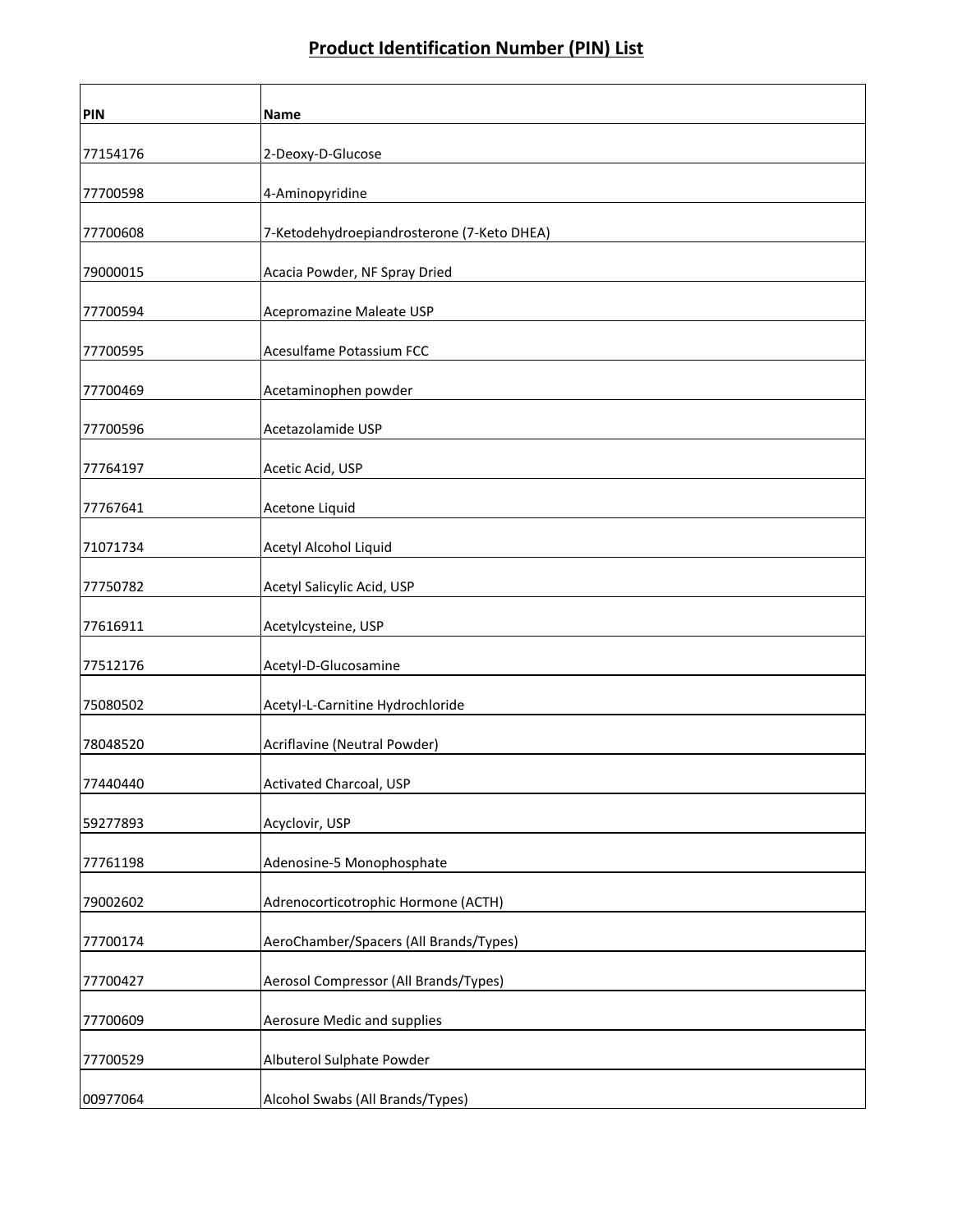| 77700673 | Alcoholic Beverage (All Types)                            |
|----------|-----------------------------------------------------------|
| 79005383 | Alginate Sodium Powder                                    |
| 77797596 | Allantoin, USP                                            |
| 00966134 | Allergy Serums (All Brands/Types)                         |
| 77700001 | Aloe Vera Powder - Freeze Dried                           |
| 77328507 | Alpha-Ketoglutaric Acid                                   |
| 77745653 | Alprostadil, USP                                          |
| 77784136 | Aluminum Cl Powder, USP                                   |
| 77446700 | Aluminum Cl Powder, USP (anhydrous)                       |
| 77700597 | Amantadine Hydrochloride USP                              |
| 00901997 | Amidon Powder                                             |
| 77700544 | Aminobenzoic acid                                         |
| 77760322 | Aminocaproic Acid, USP                                    |
| 77700521 | Aminophylline Powder                                      |
| 77549188 | Amitriptyline Hydrochloride, USP                          |
| 77700599 | Amlodipine Besylate USP                                   |
| 78000735 | Ammonium Carbonate, NF                                    |
| 71397893 | Amphotericin B, USP (Oral Grade)                          |
| 77700036 | Anhydrous Eucerin                                         |
| 71143380 | Anthralin                                                 |
| 92099969 | Antibiotic adherence (follow-up)                          |
| 92099968 | Antibiotic adherence (Initial)                            |
| 41372207 | Apomorphine Hydrochloride, USP                            |
| 77700472 | Applicator (All Brands/Types/Sizes) Anurex/Silver Nitrate |
| 71119342 | Arginine Hydrochloride, USP                               |
| 77774793 | Arginine, USP                                             |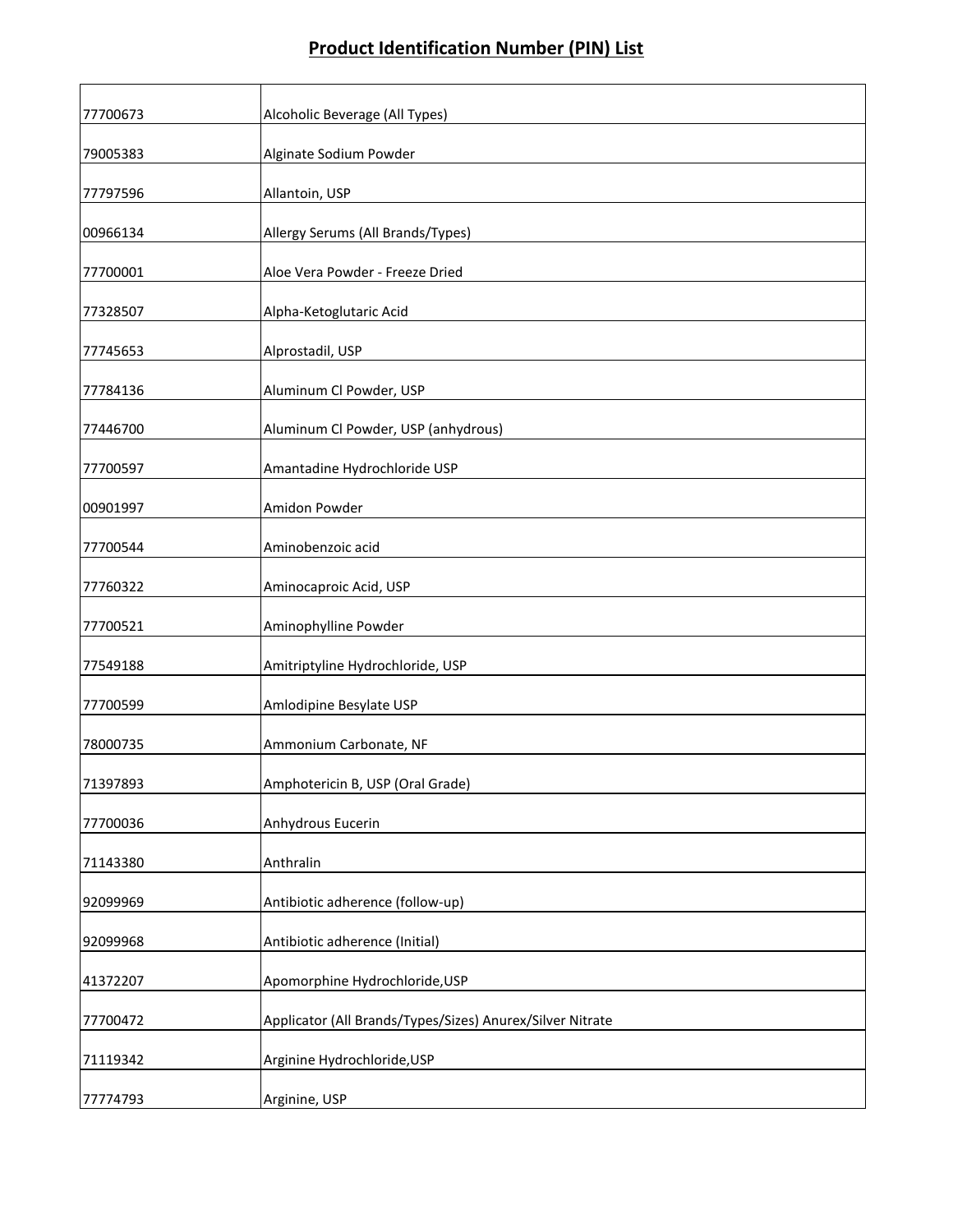| 77750817 | Ascorbic Acid, USP                                            |
|----------|---------------------------------------------------------------|
| 77700526 | Ascorbyl Palmitate powder                                     |
| 29122687 | Atenolol, USP                                                 |
| 77751558 | Atropine Sulfate Powder                                       |
| 77446866 | Azathioprine, USP                                             |
| 77123999 | Azelaic Acid (Flakes)                                         |
| 77700084 | Azithromycin, USP (Dihydrate)                                 |
| 77700242 | Baby Formula Liquid (All Brands/Types)                        |
| 77700241 | Baby Formula Powder (All Brands/Types) Enfamil/Isomil/Similac |
| 77700101 | Baby Supplies Wipes/Diapers/Oil/Powder (All Brands/Types)     |
| 77145896 | Bacitracin Zinc, USP (Micronized)                             |
| 71134470 | Baclofen, USP                                                 |
| 77700437 | Bandages/Dressings/Gauze/Tape (All Brands/Types)              |
| 77767527 | <b>Barbituric Acid</b>                                        |
| 78012893 | Beeswax                                                       |
| 77700600 | Belladonna Extract USP                                        |
| 77700635 | <b>Benefibre Powder</b>                                       |
| 77700638 | Beneprotein Powder                                            |
| 77700629 | Benzalkonium Chloride                                         |
| 77700259 | Benzocaine powder                                             |
| 77765850 | Benzoic Acid                                                  |
| 77700484 | Benzoyl Peroxide 70% (All Brands/All Types)                   |
| 77107437 | Betaine (Anhydrous)                                           |
| 75593204 | Betamethasone Dipropionate, USP                               |
| 77700601 | Betamethasone Sodium Phosphate                                |
| 72152445 | Betamethasone Valerate, USP (Micronized)                      |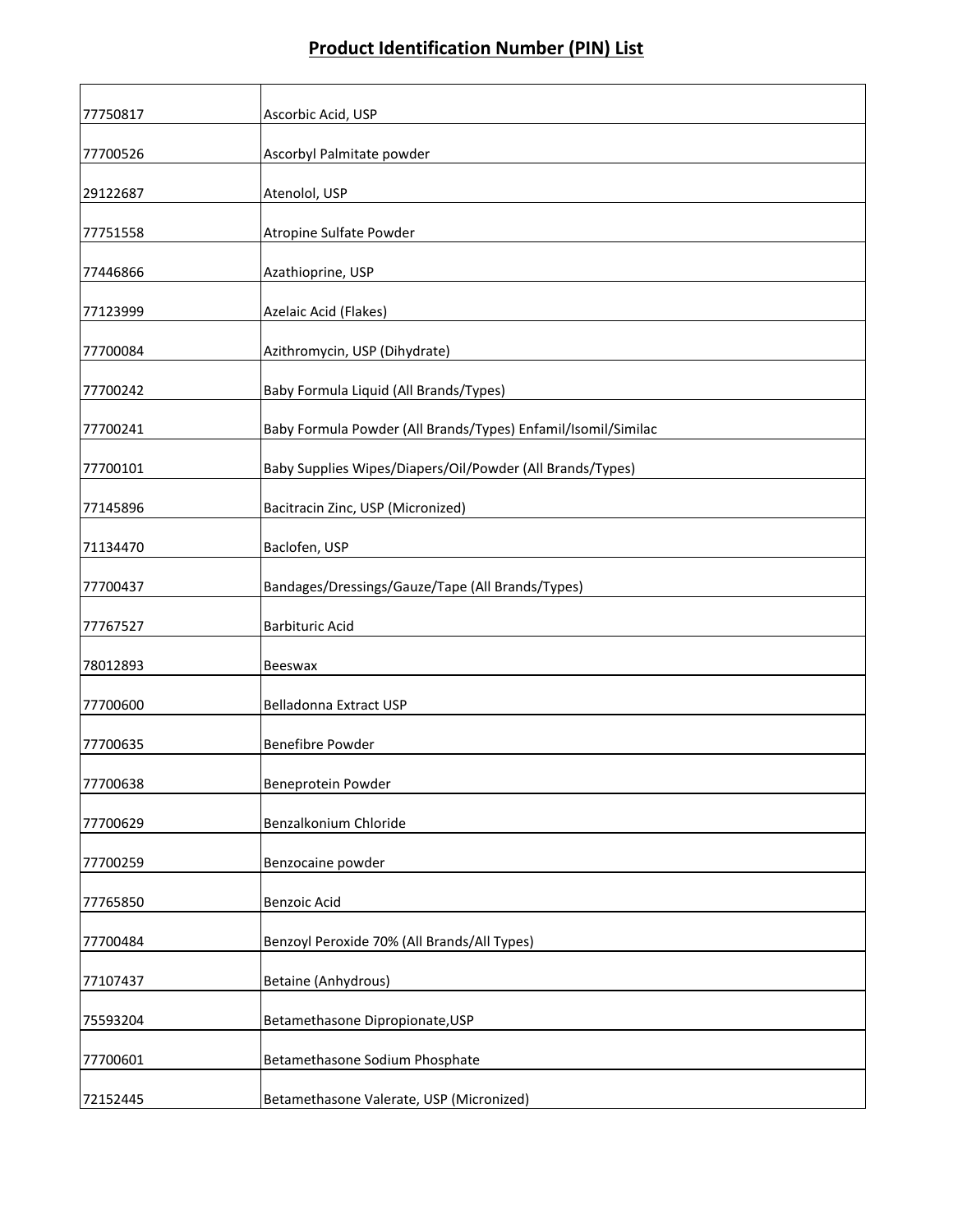| 77700037 | Biobase (All Types)                     |
|----------|-----------------------------------------|
| 77758855 | Biotin, USP                             |
| 77700535 | Bisacodyl powder, USP                   |
| 00900346 | <b>Bismuth Gallate Powder</b>           |
| 75892104 | Bismuth Subcarbonate, USP               |
| 77799263 | Bismuth Subgallate, USP                 |
| 71304854 | Bismuth Subnitrate, USP                 |
| 77700593 | <b>Bitter Drug Powder</b>               |
| 77700210 | <b>Blood Pressure Monitor (All)</b>     |
| 77700002 | Bonney's Blue Solution                  |
| 10043353 | Boric Acid, NF (Powder)                 |
| 77700222 | Brace/Support (All Brands/Types/Sizes)  |
| 77700397 | Brewers Yeast 500mg                     |
| 77700505 | <b>Brimonidine Tartrate Powder</b>      |
| 51333223 | Budesonide, BP (Micronized)             |
| 14252803 | Bupivacaine Hydrochloride, USP          |
| 53152219 | Buprenorphine Hydrochloride, USP        |
| 77700602 | <b>Bupropion Hydrochloride</b>          |
| 77777269 | Butalbital, USP                         |
| 77771363 | Butyl Alcohol, NF                       |
| 77128370 | Butylated Hydroxytoluene, NF (BHT)      |
| 77758082 | Caffeine, USP Anhydrous                 |
| 77700355 | Calamine Powder                         |
| 77700603 | Calcitriol (All Brands/Types/Strengths) |
| 77700257 | Calcium - Oyster Shell                  |
| 75743271 | Calcium Ascorbate, USP                  |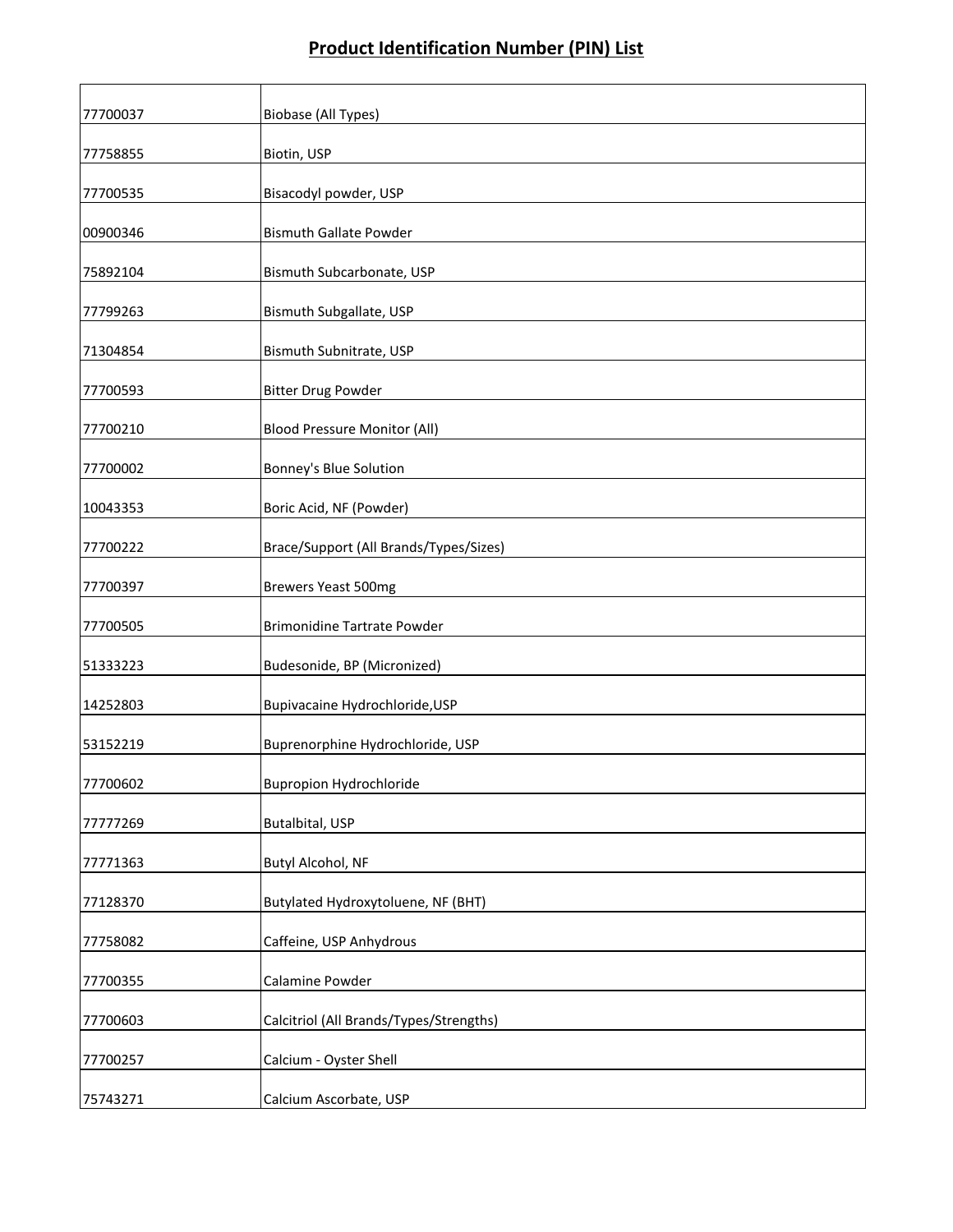| 77471341 | Calcium Carbonate, USP (Precipitated)                |
|----------|------------------------------------------------------|
| 10035048 | Calcium Chloride, USP (Dihydrate)                    |
| 75785444 | Calcium Citrate, USP                                 |
| 77299285 | Calcium Gluconate, USP (Anhydrous)                   |
| 71305620 | Calcium Hydroxide, USP                               |
| 77700604 | Calcium Lactate Pentahydrate USP                     |
| 77137086 | Calcium Pantothenate, USP                            |
| 77776222 | Camphor, USP (Synthetic Crystals)                    |
| 77404864 | Capsaicin (95%)                                      |
| 77700605 | Captopril USP                                        |
| 77700515 | Carbamazepine powder                                 |
| 77769818 | Carbazochrome                                        |
| 77700476 | Carbomer 940 NF                                      |
| 77700606 | Carboxymethylcellulose Sodium                        |
| 30301111 | Cardiovascular Risk Assessment                       |
| 30302222 | Cardiovascular Risk Assessment (CVRA) Clinical Trial |
| 77778444 | Carisoprodol, USP                                    |
| 77541151 | Carnitine (L)                                        |
| 77700094 | Catheter and Supplies (All Brands/Types/Sizes)       |
| 77700038 | Cellulose, NF                                        |
| 79004346 | Cellulose, NF (Microcrystalline)                     |
| 36653824 | Cetyl Alcohol, NF                                    |
| 77700465 | Cetylpyridinium Chloride USP                         |
| 77474259 | Chenofalk Capsules                                   |
| 77756757 | Chloramphenicol, USP                                 |
| 18472510 | Chlorhexidine Gluconate 20% Solution, BP             |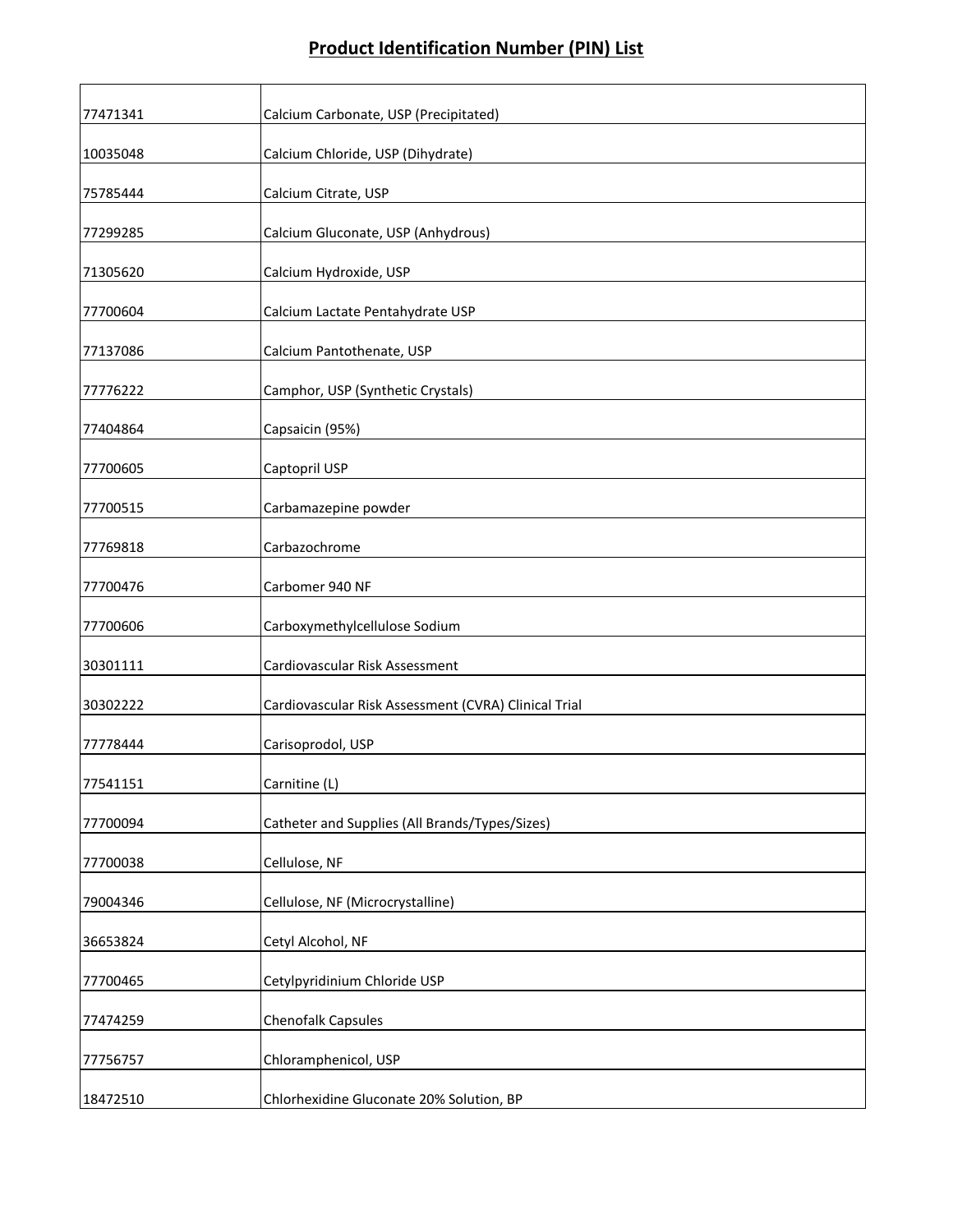| 77767663 | Chloroform, ACS                                        |
|----------|--------------------------------------------------------|
| 77700607 | Chlorpheniramine Maleate USP                           |
| 77700674 | Cholesterol, USP                                       |
| 11041126 | Cholestyramine Resin, USP                              |
| 14639259 | Chromium Picolinate                                    |
| 77480400 | Chrysin                                                |
| 41621492 | Ciclopirox Olamine, USP                                |
| 51481619 | Cimetidine, USP                                        |
| 86393320 | Ciprofloxacin Hydrochloride, USP                       |
| 81098604 | Cisapride, EP                                          |
| 77700504 | CitraFlow 4% Syringe                                   |
| 77777929 | Citric Acid, USP (Anhydrous)                           |
| 75949291 | Citric Acid, USP (Monohydrate)                         |
| 77700480 | Citronella Oil                                         |
| 77372758 | Citrulline (L)                                         |
| 77700284 | Cleanser (All Brands/Types) Bar/Liquid/Soap/Scrub/Wash |
| 21462395 | Clindamycin HCL Powder, USP                            |
| 24729962 | Clindamycin Phosphate, USP                             |
| 25122467 | Clobetasol 17-Propionate, USP (Micronized)             |
| 77700647 | Clomiphene Citrate powder                              |
| 17321776 | Clomipramine Hydrochloride, USP                        |
| 74205918 | Clonidine Hydrochloride, USP                           |
| 23593751 | Clotrimazole, USP                                      |
| 77700660 | CoaguChek INRange Meter                                |
| 77700004 | Coal Tar, USP                                          |
| 77700390 | Cocaine Powder                                         |
|          |                                                        |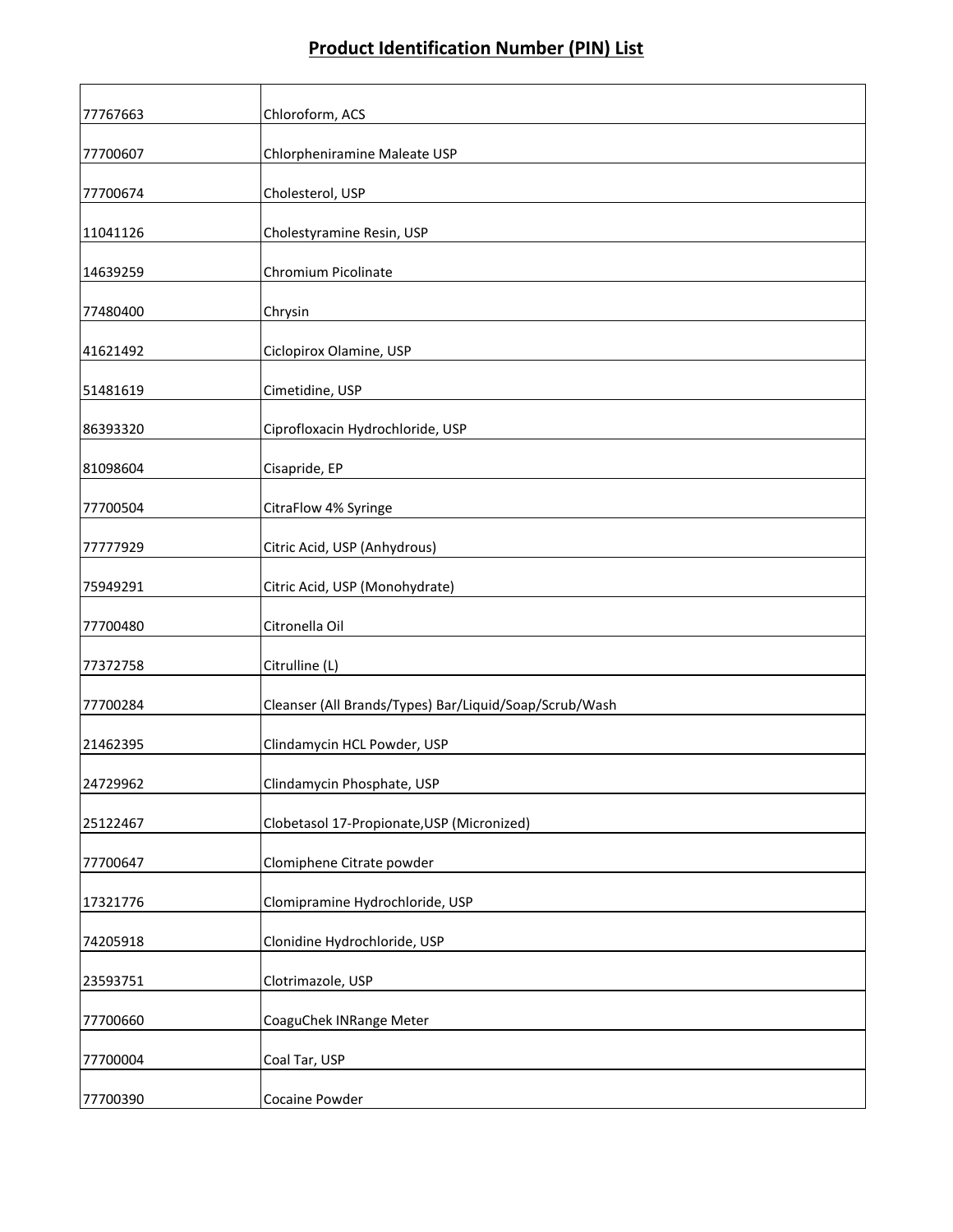| 77700206 | Codeine Phosphate Powder                                                  |
|----------|---------------------------------------------------------------------------|
| 77303980 | Coenzyme Q10                                                              |
| 78068288 | Colistimethate Sodium, USP                                                |
| 79001121 | Collagenase (Clostridiopeptidase A)                                       |
| 77700347 | Compression Stockings/Socks/Support Hose/Insoles (All Brands/Types/Sizes) |
| 77700105 | Condoms/Spermicidal/Lubricant (All Brands/Types) K Y Jelly/Muko           |
| 77700244 | Contact Lens Solution (All Brands/Types)                                  |
| 77758998 | Copper Sulfate (Technical)                                                |
| 77700536 | Copperglycinate hydrous powder 30%                                        |
| 79005258 | Corn Starch                                                               |
| 77700514 | Cotton balls (all brands)                                                 |
| 77700686 | Covid Rapid Test Kit                                                      |
| 77700448 | Cream (All Brands/Types) Base                                             |
| 76020877 | Creatine (Monohydrate)                                                    |
| 15826376 | Cromolyn Sodium, USP                                                      |
| 77700533 | Cupric Oxide Powder                                                       |
| 77768199 | Cyanocobalamin, USP                                                       |
| 76202239 | Cyclobenzaprine Hydrochloride, USP                                        |
| 59865133 | Cyclosporine A, USP                                                       |
| 77969335 | Cyproheptadine HCl, USP                                                   |
| 77760231 | Cystagon Capsule                                                          |
| 27761199 | Cysteamine Bitartrate                                                     |
| 24868200 | Dantrolene Sodium, USP                                                    |
| 77780080 | Dapsone, USP                                                              |
| 00900923 | Debrisan Packet                                                           |
| 77753430 | Dehydroepiandrosterone (Micronized)                                       |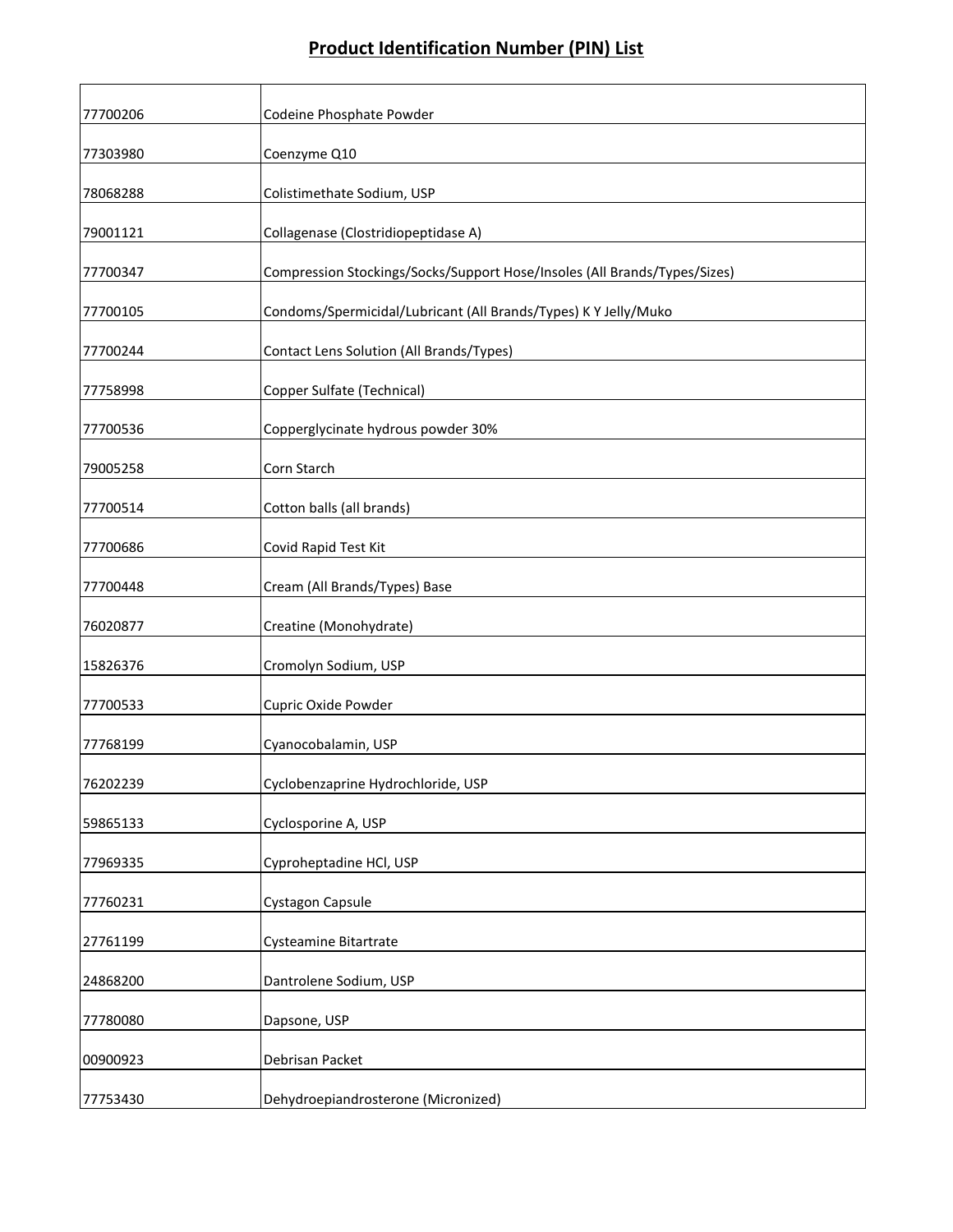| 77700444 | Deodorant (All Brands/Types)                                                             |
|----------|------------------------------------------------------------------------------------------|
| 77700496 | Depokate Sprinkle Caps 125mg                                                             |
| 77638948 | Desonide Powder                                                                          |
| 77700157 | Dex4 Glucose Tablet                                                                      |
| 77750022 | Dexamethasone, USP                                                                       |
| 77781130 | Dexpanthenol, USP                                                                        |
| 76700341 | Dextromethorphan Hydrobromide, USP                                                       |
| 77750997 | Dextrose, USP Anhydrous                                                                  |
| 75996101 | Dextrose, USP Monohydrate                                                                |
| 77700208 | Diabetes/Diabetic Supplies Glucose Meters/Testing Strips/Pump/Lancets (All Brands/Types) |
| 00999411 | Diacomit Capsule                                                                         |
| 77700560 | Diazepam USP                                                                             |
| 77364987 | Diazoxide, USP                                                                           |
| 72892628 | Dibutyl Squarate                                                                         |
| 77779436 | Dichloroacetic Acid                                                                      |
| 15307796 | Diclofenac Sodium Powder, BP                                                             |
| 77134805 | Diethylpropion HCl, USP (1% Tartaric)                                                    |
| 77756531 | Diethylstilbestrol, USP                                                                  |
| 77134623 | Diethyltoluamide, USP                                                                    |
| 77700039 | Diffusimax                                                                               |
| 33286225 | Diltiazem Hydrochloride, USP                                                             |
| 77700028 | Diluent/Vehicle (All Brands, Types and Flavours) Simple Syrup/Ora-Plus                   |
| 77700271 | <b>Dilusol AHA 8%</b>                                                                    |
| 77700470 | Dimenhydrinate, USP                                                                      |
| 77700617 | Dimercaptosuccinic acid powder                                                           |
| 77767710 | Dimethyl Sulfone                                                                         |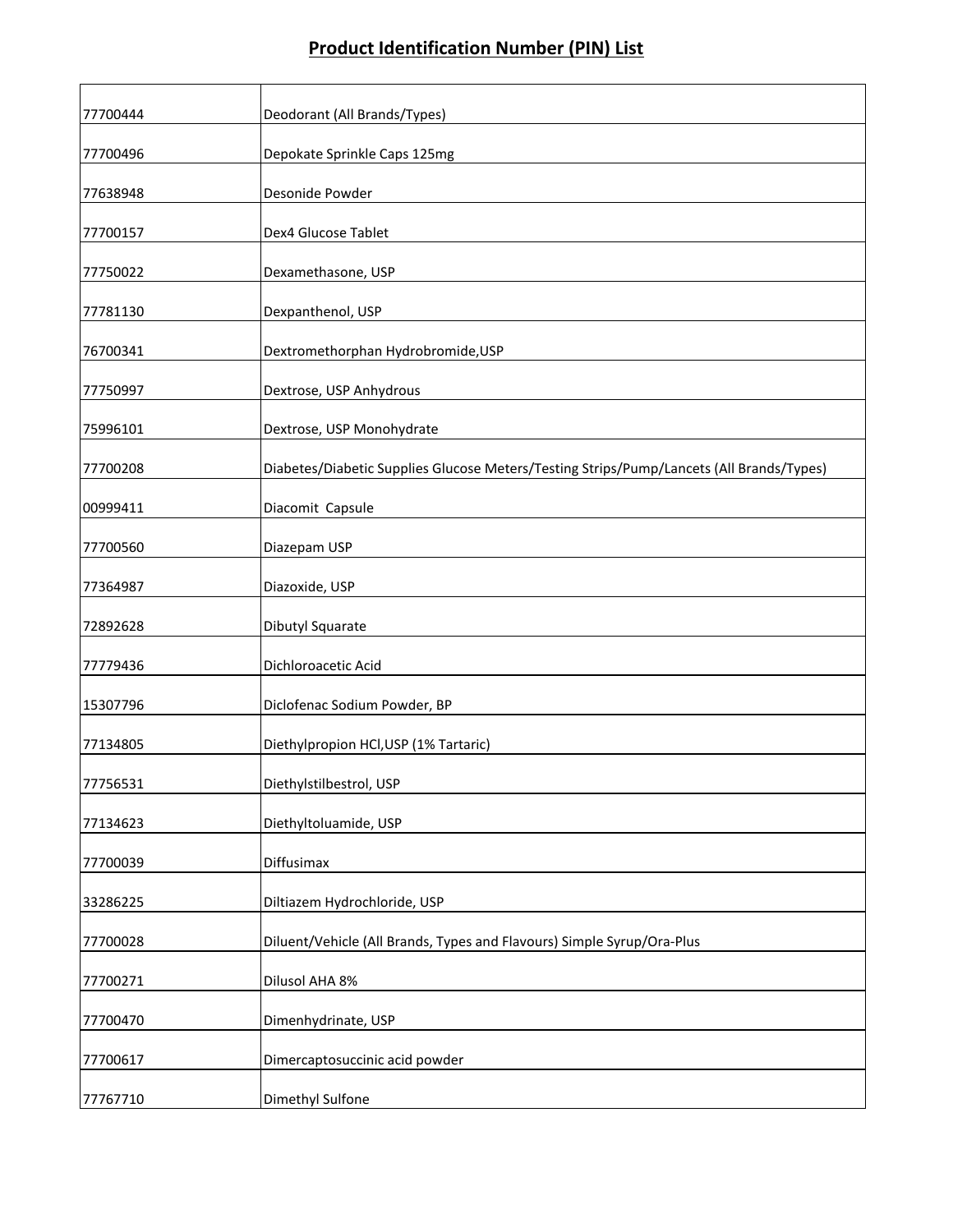| 77767685 | Dimethyl Sulfoxide, ACS                                                         |
|----------|---------------------------------------------------------------------------------|
| 77147240 | Diphenhydramine Hydrochloride, USP                                              |
| 77700561 | Diphenylcyclopropenone                                                          |
| 77732185 | Distilled/Purified/Spring Water/Injection/Inhalation/Topical (All Brands/Types) |
| 77797778 | Disulfiram, USP                                                                 |
| 77700618 | DMAE (Dimethylaminoethanol) Complex                                             |
| 77700040 | Doak Oil                                                                        |
| 71229294 | Doxepin Hydrochloride, USP                                                      |
| 24390145 | Doxycycline Hyclate, USP                                                        |
| 17086281 | Doxycycline, USP (Monohydrate)                                                  |
| 77700679 | Duloxetine powder                                                               |
| 99001382 | Durolane                                                                        |
| 77758866 | D-Xylose, BP                                                                    |
| 77762339 | Edetate Calcium Disodium (Anhydrous)                                            |
| 23411349 | Edetate Calcium Disodium (Hydrate)                                              |
| 76381926 | Edetate Disodium, USP                                                           |
| 77700550 | Emulsifix-205                                                                   |
| 77700007 | Emulsifying Wax, NF                                                             |
| 77700562 | <b>Enalapril Maleate USP</b>                                                    |
| 93106606 | Enrofloxacin                                                                    |
| 77700392 | Enuclene 0.25% Ophth                                                            |
| 77751434 | Epinephrine, USP                                                                |
| 71264626 | Erythromycin Ethylsuccinate                                                     |
| 77643221 | Erythromycin Stearate                                                           |
| 77114078 | Erythromycin, USP Powder                                                        |
| 77313064 | <b>Estradiol Cypionate, USP</b>                                                 |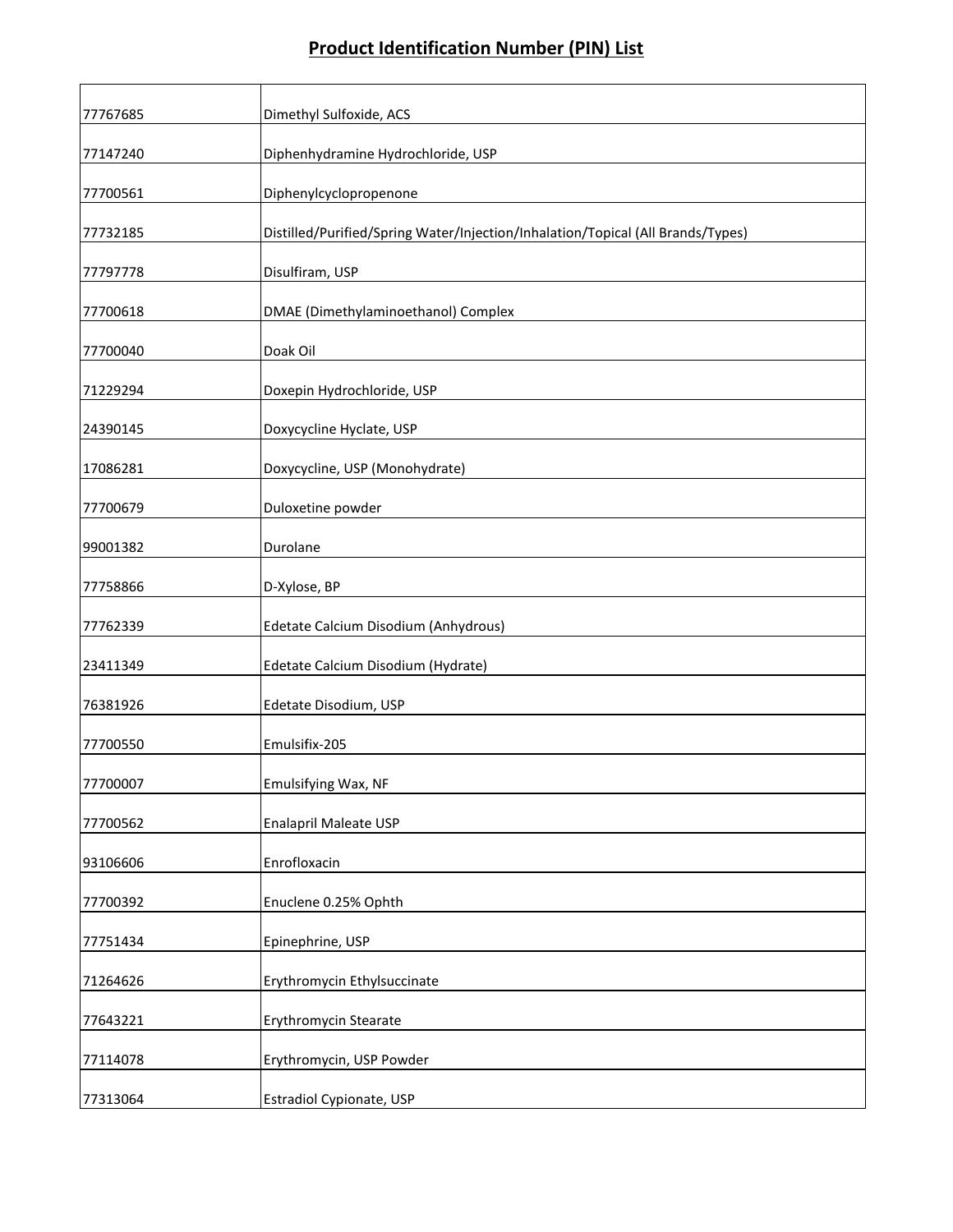| 77700534 | <b>Estradiol Valerate Powder</b>                                                        |
|----------|-----------------------------------------------------------------------------------------|
| 77750282 | Estradiol, USP (Micronized)                                                             |
| 77750271 | Estriol, USP (Micronized)                                                               |
| 77753167 | Estrone, USP                                                                            |
| 72624444 | Etamsylate, BP                                                                          |
| 77764175 | Ethanol (Denatured Ethyl Alcohol)                                                       |
| 77700546 | Ethanol (Undenatured Ethyl alcohol)                                                     |
| 77760297 | Ether                                                                                   |
| 77111900 | <b>Ethoxy Diglycol</b>                                                                  |
| 77775003 | Ethyl Chloride (Spray)                                                                  |
| 77700651 | <b>Explant Kit</b>                                                                      |
| 77700372 | Eye lubrication/Ophthalmic Drops/Gel (All Brands/Types) Lid Care                        |
| 77700485 | Famotidine USP Powder                                                                   |
| 77700235 | Feminine Vaginal (All Brands/Types) Gel/Ovules/Powder/Lady System/Gyne-Moistrin/Replens |
| 77990738 | Fentanyl Citrate, USP                                                                   |
| 71310458 | Ferric Subsulfate, USP                                                                  |
| 77700612 | Ferric sulfate powder                                                                   |
| 77700675 | Ferrous Bisglycinate Chelate Powder                                                     |
| 77700492 | Ferrous sulfate powder                                                                  |
| 98319267 | Finasteride, USP                                                                        |
| 77700226 | Flavouring/FlavoRx Crystal Lyte/Tang/Kool-Aid/Purity Syrup (All Brands/Types/Flavours)  |
| 77700008 | Flexible Collodion, USP                                                                 |
| 86386734 | Fluconazole, USP                                                                        |
| 77514363 | Fludrocortisone Acetate, USP (Micr'd)                                                   |
| 77767732 | Fluocinolone Acetonide, USP                                                             |
| 77700422 | Fluorouracil Powder                                                                     |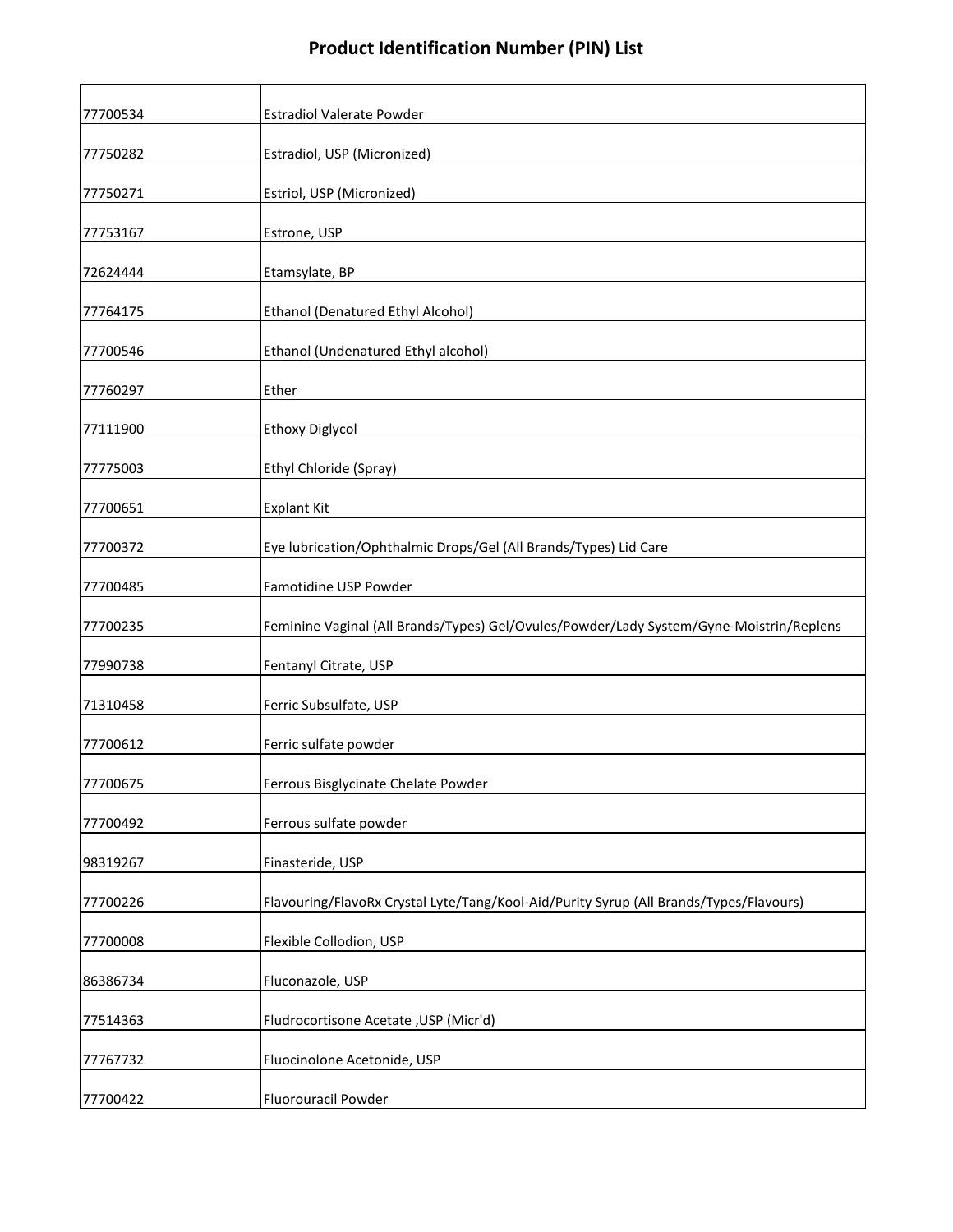| 59333674 | Fluoxetine Hydrochloride, USP                                         |
|----------|-----------------------------------------------------------------------|
| 77759303 | Folic Acid, USP                                                       |
| 77750000 | Formaldehyde Solution, ACS (37%)                                      |
| 78001909 | Friar's Balsam                                                        |
| 00906794 | Fuchsine Powder                                                       |
| 60142963 | Gabapentin, USP                                                       |
| 77700342 | Gastro Tubing (All Brands/Types/Sizes)                                |
| 77700363 | <b>Gelatin Capsules</b>                                               |
| 79000708 | Gelatin, NF                                                           |
| 77700563 | Gentamicin Sulfate BP                                                 |
| 71405410 | Gentamicin Sulfate, USP                                               |
| 77700009 | Gentian Violet 1% Topical Solution                                    |
| 77548629 | Gentian Violet, USP crystals                                          |
| 77700564 | Germall                                                               |
| 77700565 | Ginseng Root Powder                                                   |
| 77700099 | Gloves Cotton/Latex/Vinyl/Latex Free/Sterile (All Brands/Types/Sizes) |
| 38899057 | Glucosamine, USP                                                      |
| 77111308 | Glutaraldehyde Solution (25% Aqueous Solution)                        |
| 77770188 | Glutathione-L (Reduced)                                               |
| 77756815 | Glycerin, USP                                                         |
| 77756406 | Glycine (L)                                                           |
| 77779141 | <b>Glycolic Acid Crystals</b>                                         |
| 77700010 | Glycolic Acid Solution (70%)                                          |
| 77596510 | Glycopyrrolate, USP (Powder)                                          |
| 00976490 | <b>Gonioscopic Prism Solution</b>                                     |
| 77700566 | Green Tea Powder Extract                                              |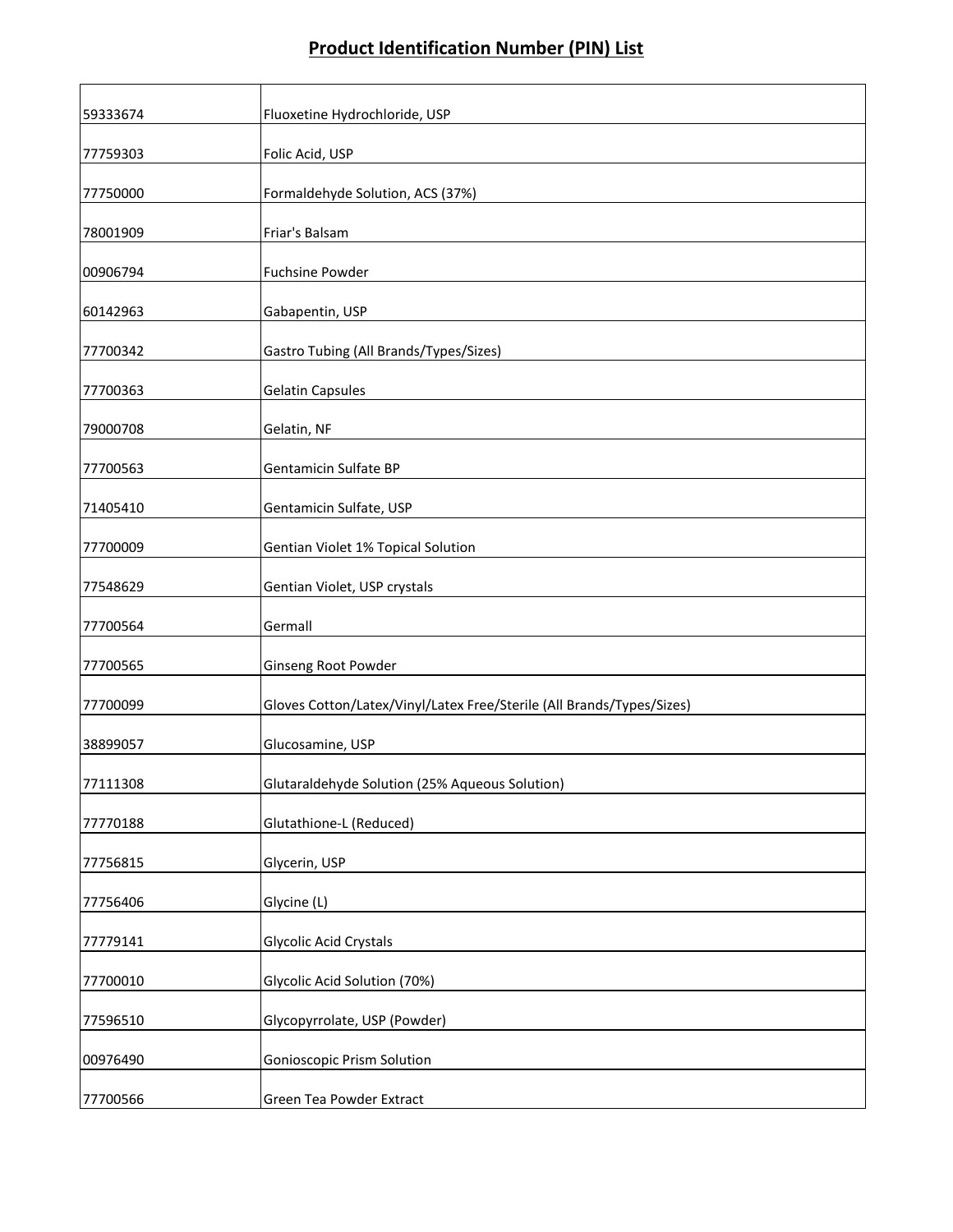| 77126078 | Griseofulvin, USP (Micronized)                                                                 |
|----------|------------------------------------------------------------------------------------------------|
| 77793141 | Guaifenesin, USP                                                                               |
| 77700620 | Haloperidol USP Powder                                                                         |
| 77700490 | Histofreezer Wart Treatment                                                                    |
| 77700324 | Home Care Accessories (All Products/Brands/Types/Sizes)                                        |
| 77700532 | Hyaluronidase                                                                                  |
| 77647010 | Hydrochloric Acid                                                                              |
| 77700172 | Hydrocortisone Powder                                                                          |
| 77750237 | Hydrocortisone, USP (Micronized)                                                               |
| 77700086 | Hydrogen Peroxide (All Brands/Types/Strengths)                                                 |
| 77771681 | Hydromorphone Hydrochloride, USP                                                               |
| 77700013 | Hydrophylic Petrolatum, USP                                                                    |
| 77123319 | Hydroquinone, USP Powder                                                                       |
| 77700043 | Hydrous Emollient (eucerin)                                                                    |
| 13422510 | Hydroxocobalamin (Vitamin B12A)                                                                |
| 79004620 | Hydroxyethyl Cellulose, NF                                                                     |
| 77700539 | Hydroxypropylcellulose                                                                         |
| 77700567 | Hydroxytryptophan (L-5)                                                                        |
| 77127071 | Hydroxyurea                                                                                    |
| 77700044 | Hypromellose, USP (4000 CPS = 4000 mPa.s)                                                      |
| 15687271 | Ibuprofen, USP                                                                                 |
| 78029683 | Ichthammol, USP                                                                                |
| 77700045 | Ihle's Paste                                                                                   |
| 77700650 | Implant Kit                                                                                    |
| 77700167 | Incontinence Products/Undergarments/Pads/Cloths Depends/Poise/Tena (All<br>Brands/Types/Sizes) |
| 77753861 | Indomethacin, USP                                                                              |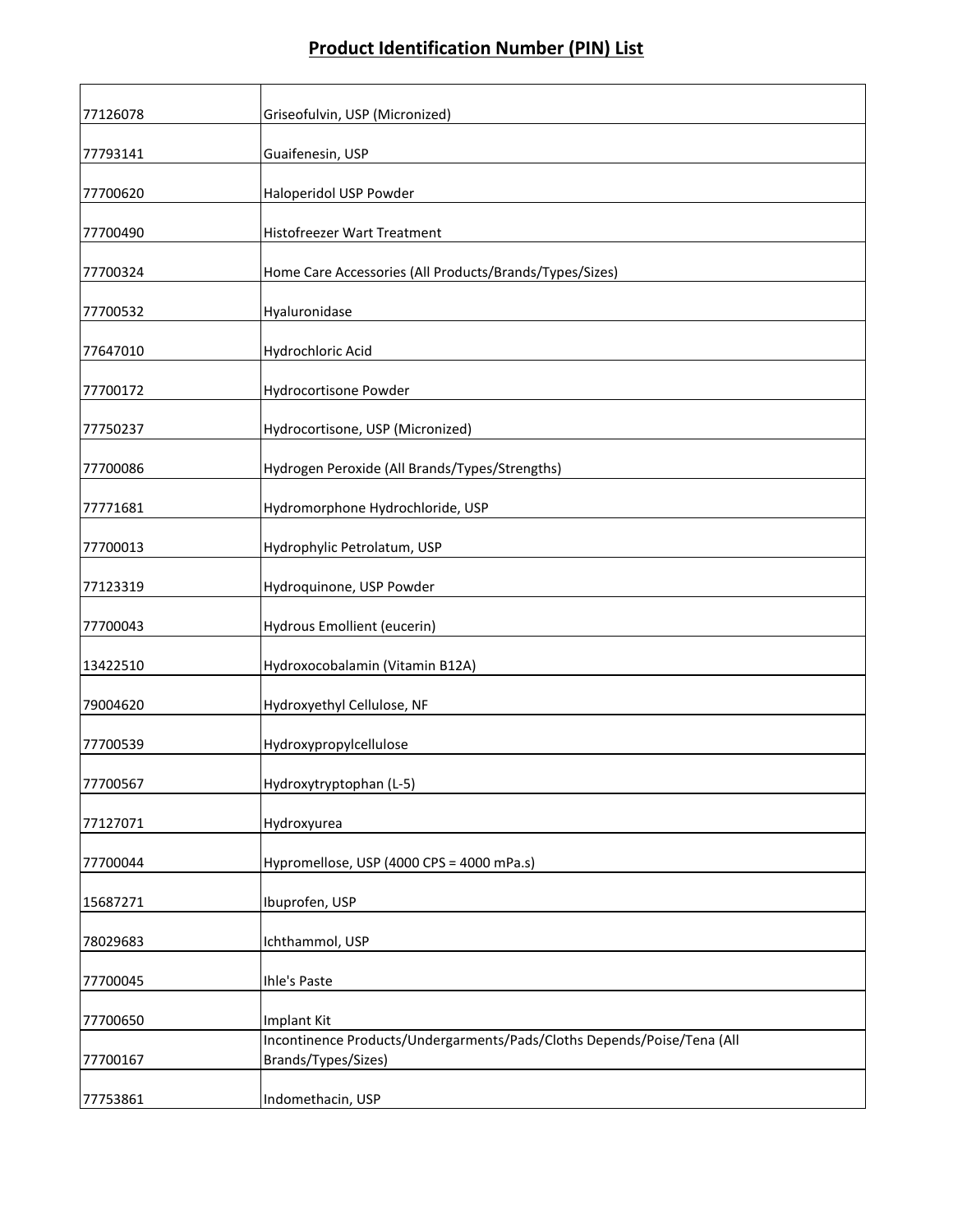| 77787898 | Inositol                                       |
|----------|------------------------------------------------|
| 76556112 | <b>Inositol Nicinate</b>                       |
| 77553562 | Iodine Crystals, USP                           |
| 77700085 | Iodine Tincture (5%)                           |
| 77775478 | Iodoform, USP                                  |
| 77700014 | Ipecac Syrup, USP                              |
| 77700528 | Ipratropium Bromide Monohydrate Powder         |
| 77700087 | Isopropyl Alcohol (All Brands/Types/Strengths) |
| 77110270 | Isopropyl Myristate, NF                        |
| 77142916 | Isopropyl Palmitate, NF                        |
| 84625616 | Itraconazole Powder                            |
| 77700400 | IUD/Diaphragm/Coil (All Brands/Types/Sizes)    |
| 77700615 | <b>IV Administration Products</b>              |
| 70288867 | Ivermectin                                     |
| 77700443 | Kanka                                          |
| 79000366 | Karaya Gum Powder                              |
| 77700201 | Kelo-cote                                      |
| 71867669 | Ketamine Hydrochloride, USP                    |
| 65277421 | Ketoconazole, USP                              |
| 22071154 | Ketoprofen, USP                                |
| 77700511 | Ketorolac tromethamine powder                  |
| 77700690 | Ketotifen Fumarate Powder                      |
| 77501304 | Kojic Acid                                     |
| 77700395 | Lactase (All Brands/Types) Lactaid             |
| 77700548 | Lactic acid 88%                                |
| 77750215 | Lactic acid, USP                               |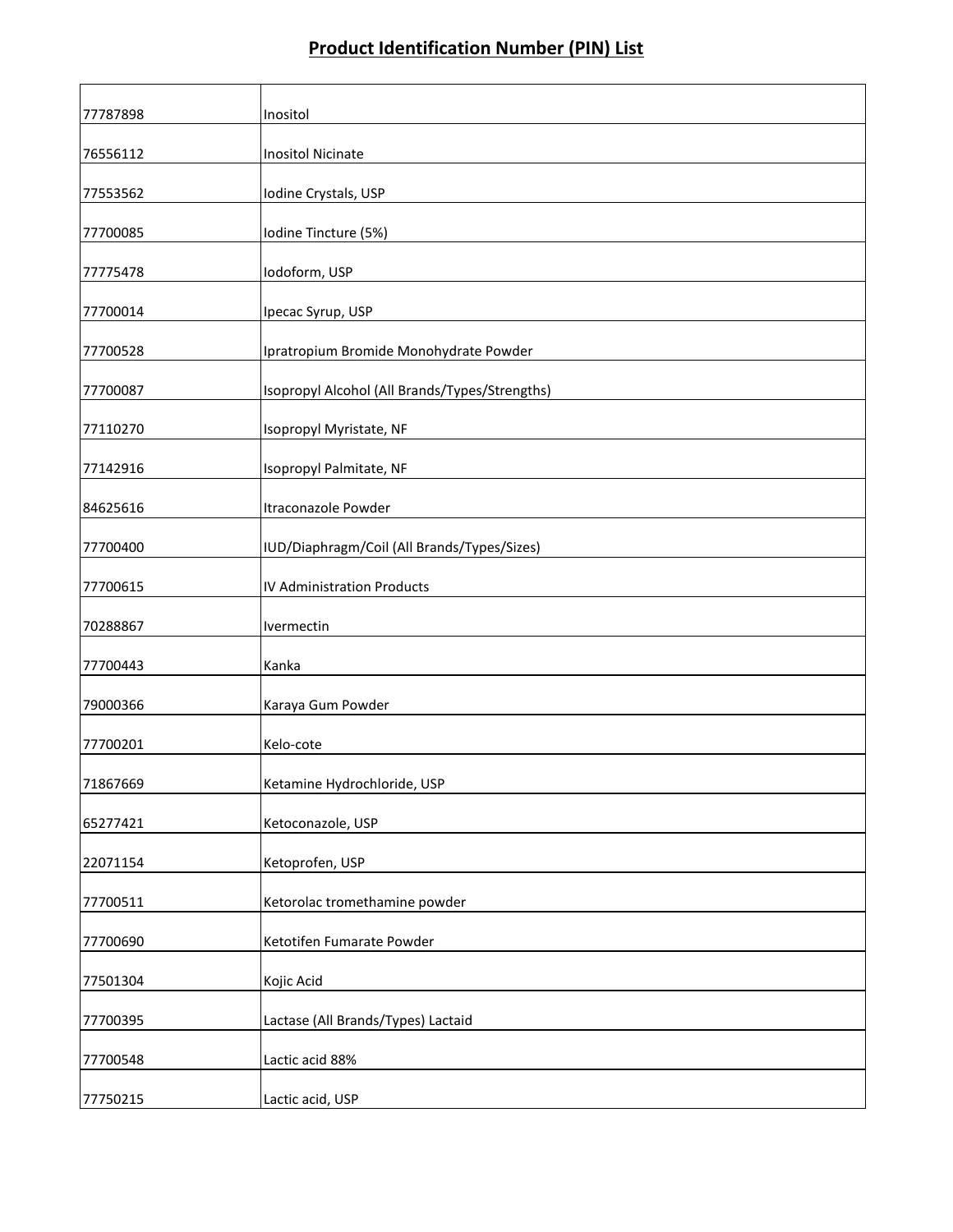| 77700057 | Lactose, NF (All Brands/Types) (Spray Dried/Anhydrous/Monohydrate) |
|----------|--------------------------------------------------------------------|
| 77700668 | Lamotrigine Powder                                                 |
| 78006540 | Lanolin, USP (Anhydrous)                                           |
| 77700614 | Lansoprazole powder                                                |
| 77700058 | Lassar's Paste                                                     |
| 44985719 | L-Carnitine, USP                                                   |
| 77700059 | LCD (Liquor carbonis detergens)                                    |
| 78002435 | Lecithin (All Brands/All Types) Granular/Ultralec                  |
| 77761905 | Leucine (L), USP                                                   |
| 77700568 | Levetiracetam USP                                                  |
| 25416653 | Levothyroxine (All Brands/All Types) USP/Hydrate/Anhydrous         |
| 77700667 | Liberte UT380 Copper IUD (standard size)                           |
| 77700616 | Lice Combing Gel (ALL BRANDS/ALL TYPES)                            |
| 77700508 | Lid Wipes (All Brands/Types)                                       |
| 77137586 | Lidocaine (All Brands/Types) USP                                   |
| 77755061 | Liothyronine Sodium, USP                                           |
| 77700015 | Lipmax (Lecithin & Isopropyl Palmitate)                            |
| 77762464 | Lipoic Acid (Reagent)                                              |
| 53179116 | Loperamide Hydrochloride, USP                                      |
| 73184132 | L-Ornithine Hydrochloride                                          |
| 77700285 | Lotion (All Brands/Types)                                          |
| 77700569 | Loxasperse                                                         |
| 77700060 | Lugol's Solution, USP(Strong Iodine Sol)                           |
| 77657272 | Lysine Hydrochloride, USP                                          |
| 77786303 | Magnesium Chloride, USP                                            |
| 77791186 | Magnesium Chloride, USP hexahydrate                                |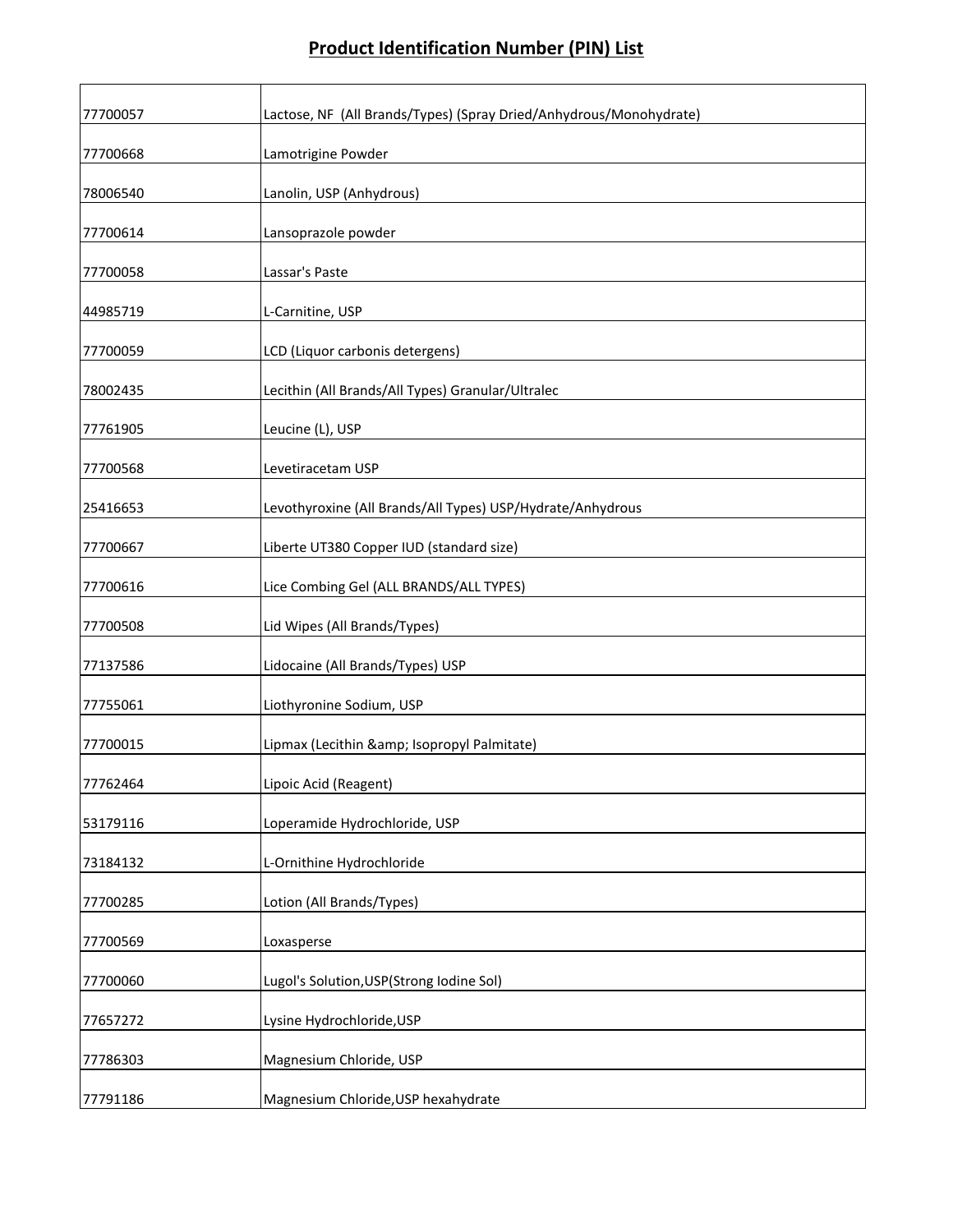| 10034998 | Magnesium Sulfate, heptahydrate       |
|----------|---------------------------------------|
| 77487889 | Magnesium Sulfate, USP                |
| 77700636 | Marijuana (Cannabis)                  |
| 77700401 | MCT Oil                               |
| 77700415 | Meclizine Hcl Powder                  |
| 77700637 | Mederma PM                            |
| 25322683 | Medibase C (Polyglycol 300 MW)        |
| 00999880 | <b>Medication Review</b>              |
| 77771589 | Medroxyprogesterone Acetate, USP      |
| 77773314 | Melatonin                             |
| 71125387 | Meloxicam, BP                         |
| 77700570 | Menadione USP                         |
| 77700483 | Mentha Pulegium (e.g. pennyroyal oil) |
| 72216515 | Menthol, USP (All Brands/Types)       |
| 77700062 | Meperidine Hydrochloride, USP         |
| 00978124 | Meritene Powder                       |
| 71115704 | Metformin Hydrochloride, USP          |
| 00907555 | Methadone Carry Supply                |
| 71095905 | Methadone Hydrochloride, USP          |
| 00967211 | Methadone Maintenance                 |
| 00907561 | Methadone Powder                      |
| 77700063 | Methanol                              |
| 77700659 | Methenamine Powder                    |
| 77760560 | Methimazole, USP                      |
| 77532036 | Methocarbamol, USP                    |
| 77700571 | Methoxsalen USP                       |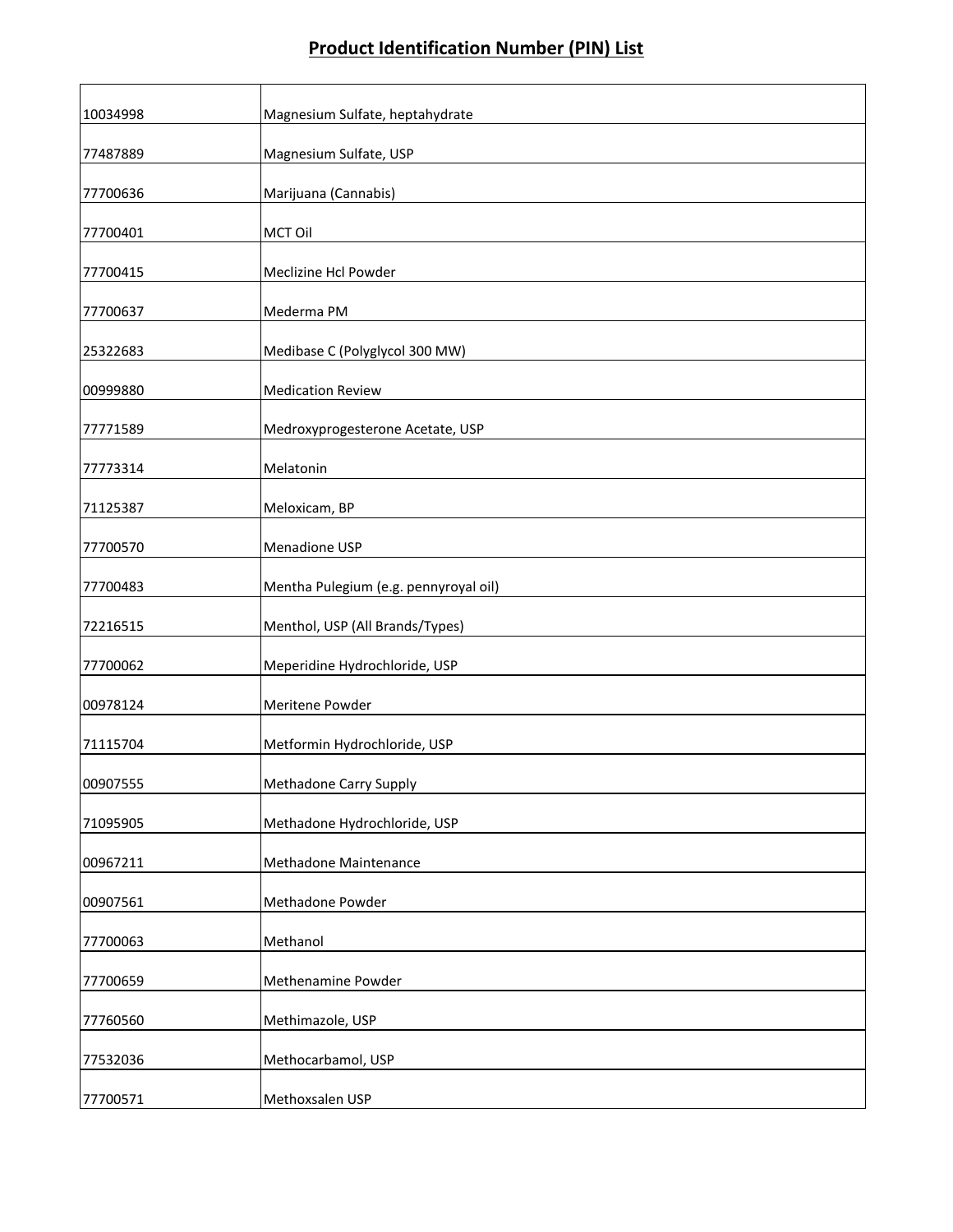| 79904675 | Methylcellulose (All Brands/Types) USP (4000 CPS)          |
|----------|------------------------------------------------------------|
| 13422554 | Methylcobalamin                                            |
| 77799763 | Methylparaben, NF                                          |
| 77700572 | Methylphenidate HCL USP                                    |
| 77753361 | Methylprednisolone Acetate, USP                            |
| 77700518 | Methyltestosterone powder                                  |
| 56392177 | Metoprolol Tartrate, USP                                   |
| 77443481 | Metronidazole (All Brands/Types) USP/BP                    |
| 22916478 | Miconazole (All Brands/Types) USP                          |
| 77700573 | Microcrystalline Cellulose (All types)                     |
| 78042475 | Mineral Oil (All Brands/Types)                             |
| 38304915 | Minoxidil, USP                                             |
| 00920339 | Mint Oil                                                   |
| 77700574 | Misoprostol 1% HPMC Dispersion                             |
| 77103162 | Monobenzone                                                |
| 00902373 | Morphine Sulfate Powder, USP                               |
| 76211150 | Morphine Sulfate, USP (Pentahydrate)                       |
| 77700435 | Mouthwash (All Brands/Types/Flavours)                      |
| 77700549 | Mucolox                                                    |
| 77700575 | Mupirocin USP                                              |
| 77700017 | Myrrh Tincture                                             |
| 51481608 | Naloxone Hydrochloride, USP (Dihydrate)                    |
| 16676292 | Naltrexone Hydrochloride, USP                              |
| 26159342 | Naproxen Sodium, USP                                       |
| 22204531 | Naproxen, USP                                              |
| 77700116 | Nasal Strips (All Brands/Types/Sizes) (e.g. Breathe Right) |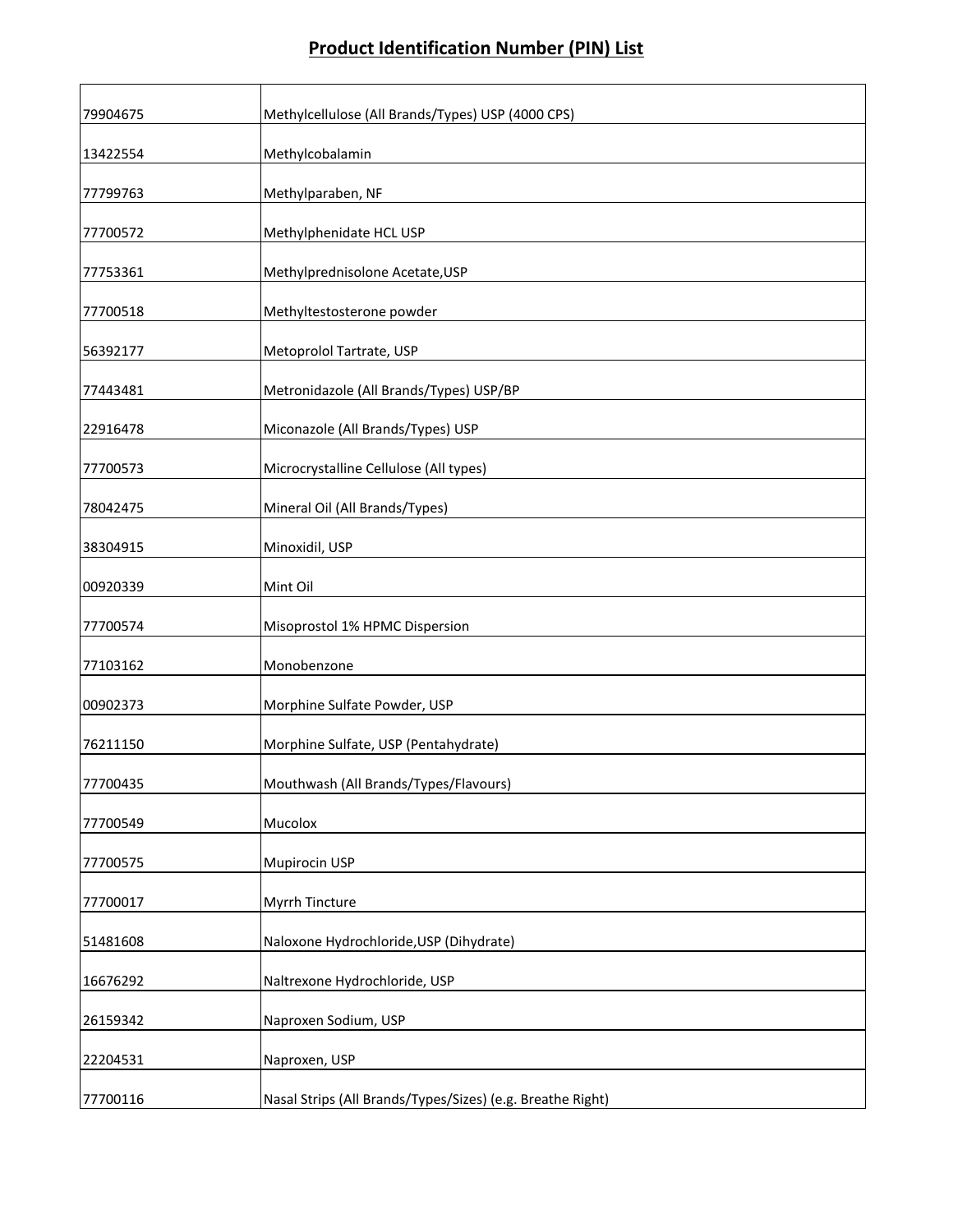|          | Nebulizer & Supplies (All Brands/Types/Sizes) Inhaler/Mask/Tubing/Aerosol Compressor/Peak |
|----------|-------------------------------------------------------------------------------------------|
| 77700431 | Flow Meter                                                                                |
| 71405103 | Neomycin Sulfate, USP                                                                     |
| 77700576 | Niacinamide                                                                               |
| 77700064 | Nifedipine, USP                                                                           |
| 77700433 | Night Guard Dental Protector                                                              |
| 77700523 | Nitrofurantoin Powder                                                                     |
| 77700109 | Non Flush Niacin                                                                          |
| 77700491 | Non-active compound ingredient                                                            |
| 00966177 | Nootropil Tablet                                                                          |
|          | Nutritional Product (All Brands/Types) (e.g.                                              |
| 77700156 | Boost/Compleat/Ensure/Glucerna/Isocal/Isosource/etc.)                                     |
| 71400619 | Nystatin, USP                                                                             |
| 77700509 | O-Acetyl Mandelic Acid                                                                    |
| 77700543 | Octinoxate                                                                                |
| 77700642 | Ocunox Opthalmic Ointment                                                                 |
| 77700018 | Ointment (All Brands/Types)                                                               |
| 78001250 | Olive Oil (All Brands/Types)                                                              |
| 95510706 | Omeprazole Sodium, BP                                                                     |
| 73590586 | Omeprazole Powder, USP                                                                    |
| 77700065 | Ora-Blend                                                                                 |
| 77700066 | Ora-Blend, Sugar Free                                                                     |
| 77700067 | Ora-Plus                                                                                  |
| 77700577 | Orphenadrine Citrate USP                                                                  |
| 77700290 | Ostenil 20mg Syrup                                                                        |
| 77700333 | Ostomy Supplies (All Brands/Types/Sizes) Pouch/Flange                                     |
| 76153566 | Oxalic Acid, ACS (Dihydrate)                                                              |
| 77144627 | Oxalic Acid, anhydrous                                                                    |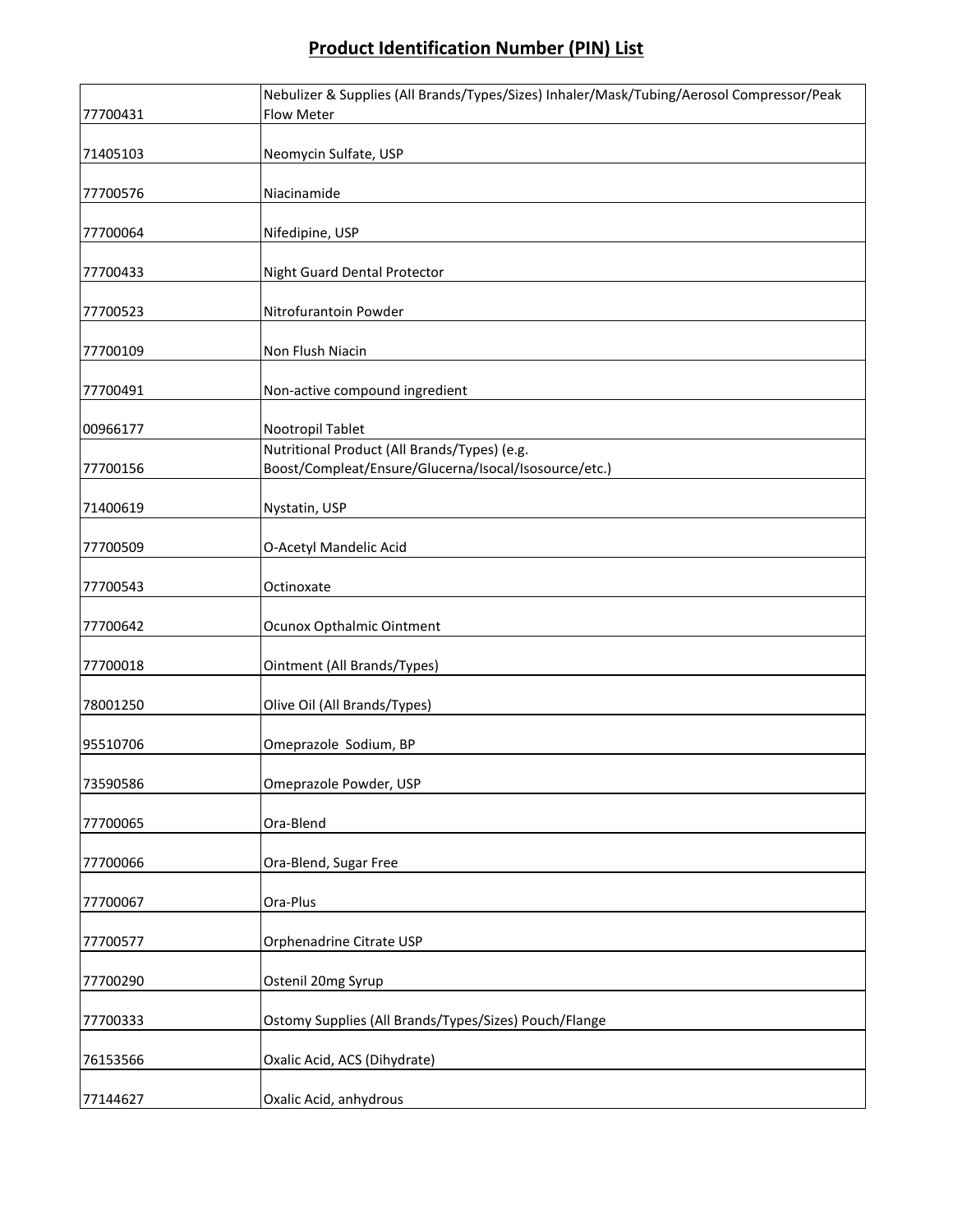| 77700542 | Oxybenzone powder                    |
|----------|--------------------------------------|
| 71508652 | Oxybutynin Chloride, USP             |
| 77124903 | Oxycodone Hydrochloride, USP         |
| 77700578 | Oxytocin USP                         |
| 74350098 | Oxytriptan (L-5-Hydroxytryptophan)   |
| 16485102 | Panthenol, USP                       |
| 77761256 | Papaverine Hydrochloride, USP        |
| 71767641 | PEG 1450, NF (PEG-6&32)              |
| 00988812 | PEG 3350, NF (PEG-75)                |
| 76493056 | Pentoxifylline, BP                   |
| 77700655 | Pentylene Glycol                     |
| 77700404 | Peppermint Oil                       |
| 77700254 | Perioplus Solution                   |
| 78007009 | Peruvian Balsam                      |
| 77700019 | Petrolatum, USP                      |
| 77700348 | Phenazopyridine HCl Powder USP       |
| 77757307 | Phenobarbital Sodium, USP            |
| 77750066 | Phenobarbital, USP                   |
| 00905305 | Phenol Crystals, USP                 |
| 77108952 | Phenol Liquid, USP                   |
| 77763923 | Phenoxybenzamine Hydrochloride, USP  |
| 77700524 | Phentermine Powder                   |
| 77765281 | Phentolamine Mesylate, USP           |
| 77763912 | Phenylalanine, USP (L-Phenylalanine) |
|          |                                      |
| 77750339 | Phenylbutazone, USP                  |
| 77761767 | Phenylephrine Hydrochloride, USP     |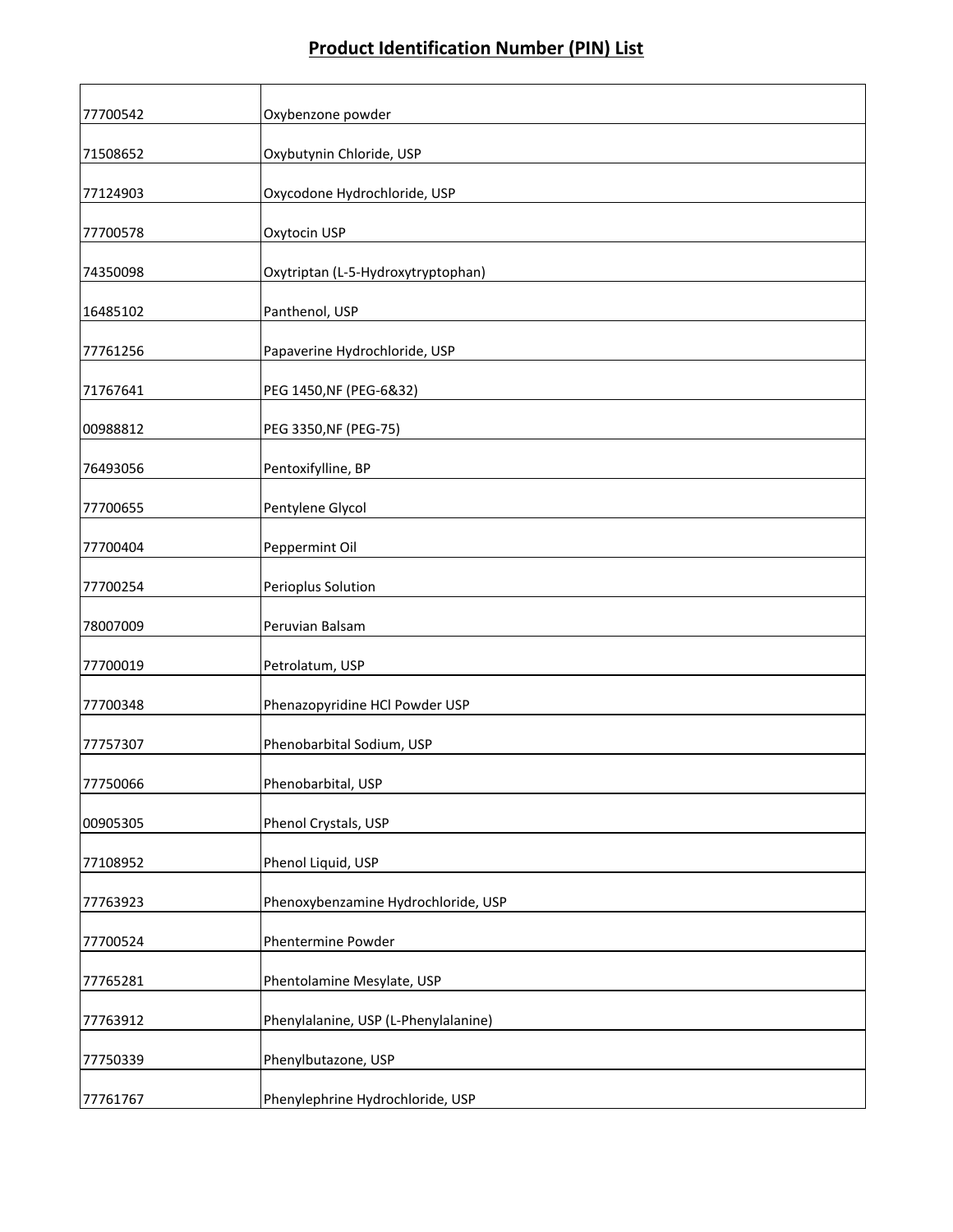| 77700627 | Phenytoin Sodium powder                               |
|----------|-------------------------------------------------------|
| 77700382 | Phlojel Hydrophilic Gel                               |
| 77700383 | Phlojel Organic Gel                                   |
| 77700070 | Phlojel Ultra                                         |
| 77700071 | Phologel                                              |
| 97281475 | Phosphatidylcholine                                   |
| 77700475 | Phosphoric Acid NF 85%                                |
| 77784800 | Phytonadione, USP (vitamin K1)                        |
| 77754717 | Pilocarpine Hydrochloride, USP                        |
| 36322904 | Piroxicam, USP                                        |
| 77700072 | PLO Gel MediFlo (Compound Kit)                        |
| 77700073 | PLO Gel MediFlo (Pre-Mixed)                           |
| 77700074 | PLO Gel MediFlo 30 (Pre-Mixed)                        |
| 77700020 | PLO Transdermal Cream                                 |
| 77700075 | PLOGel MediFlow/Diclofenac (Compound Kit)             |
| 77700021 | Pluronic Gel 20% (F127)                               |
| 77700022 | Pluronic Gel 30% (F127)                               |
| 79000559 | Podophyllum Resin, USP                                |
| 77700551 | Poloxamer 407 20% gel                                 |
| 77700076 | Poloxamer, NF (407)                                   |
| 79003116 | Poloxamer, NF (407) (Pluronic F-127)                  |
| 77700408 | Polycose Powder                                       |
| 79004993 | Polyethylene Glycol 400, NF (PEG-8)                   |
| 77700540 | Polyethylene Glycol 4500, (Base D)                    |
| 77700519 | Polyhexamethylene Biguanide (PHMB) (All Brands/Types) |
| 77700537 | Polymixin B Sulphate Powder USP                       |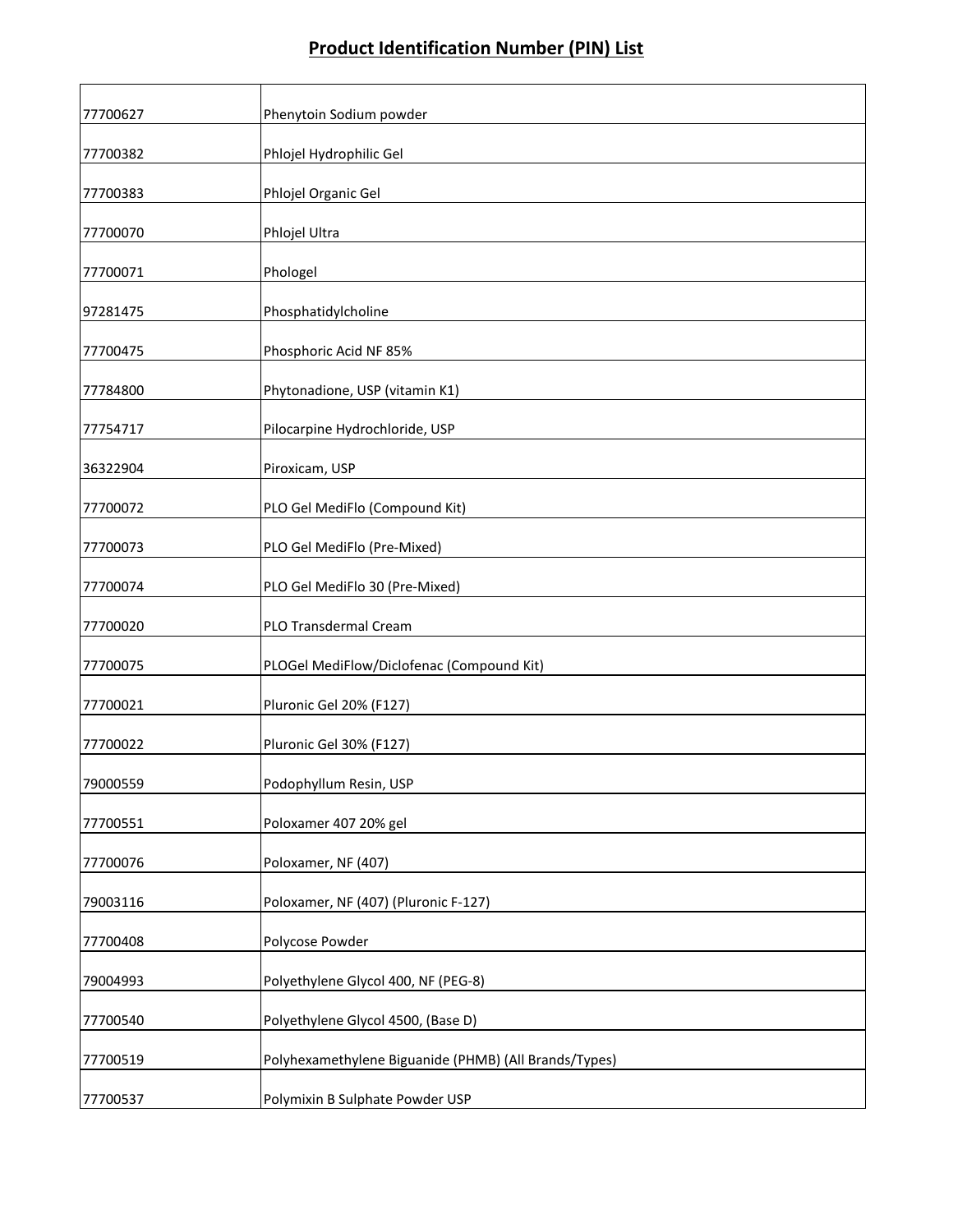| 77700023 | Polypeg Suppository Base                                          |
|----------|-------------------------------------------------------------------|
| 77700552 | Polysorbate 20 NF                                                 |
| 79005656 | Polysorbate 80, NF                                                |
| 00984590 | Portagen Powder                                                   |
| 77298146 | Potassium Bicarbonate, USP                                        |
| 77758023 | Potassium Bromide (purified)                                      |
| 77700579 | Potassium Bromide USP                                             |
| 77447407 | Potassium Chloride, USP                                           |
| 76100056 | Potassium Citrate, USP                                            |
| 77299274 | Potassium Gluconate, USP (Anhydrous)                              |
| 77681110 | Potassium Iodide, USP                                             |
| 77757791 | Potassium Nitrate, USP                                            |
| 77722647 | Potassium Permanganate, USP                                       |
| 77700580 | Potassium Phosphate, Monobasic NF                                 |
| 77590001 | Potassium Sorbate, NF                                             |
| 77700541 | Pramoxine Hydrochloride powder                                    |
| 77700531 | Pravastatin USP Powder                                            |
| 77700623 | Praziquantel powder                                               |
| 77700622 | Prazosin powder                                                   |
| 77700652 | Pre-assembled injection kit for naloxone                          |
| 77752211 | Prednisolone Acetate, USP (Micronized)                            |
| 77750248 | Prednisolone, USP (Anhydrous, Micronized)                         |
| 77753032 | Prednisone, USP(Anhydrous, Micronized)                            |
| 77700224 | Pregnancy Test/Ovulation Kit/Basal Thermometer (All Brands/Types) |
| 77145131 | Pregnenolone                                                      |
| 77700409 | Prevegyne 250mg Vag Tab                                           |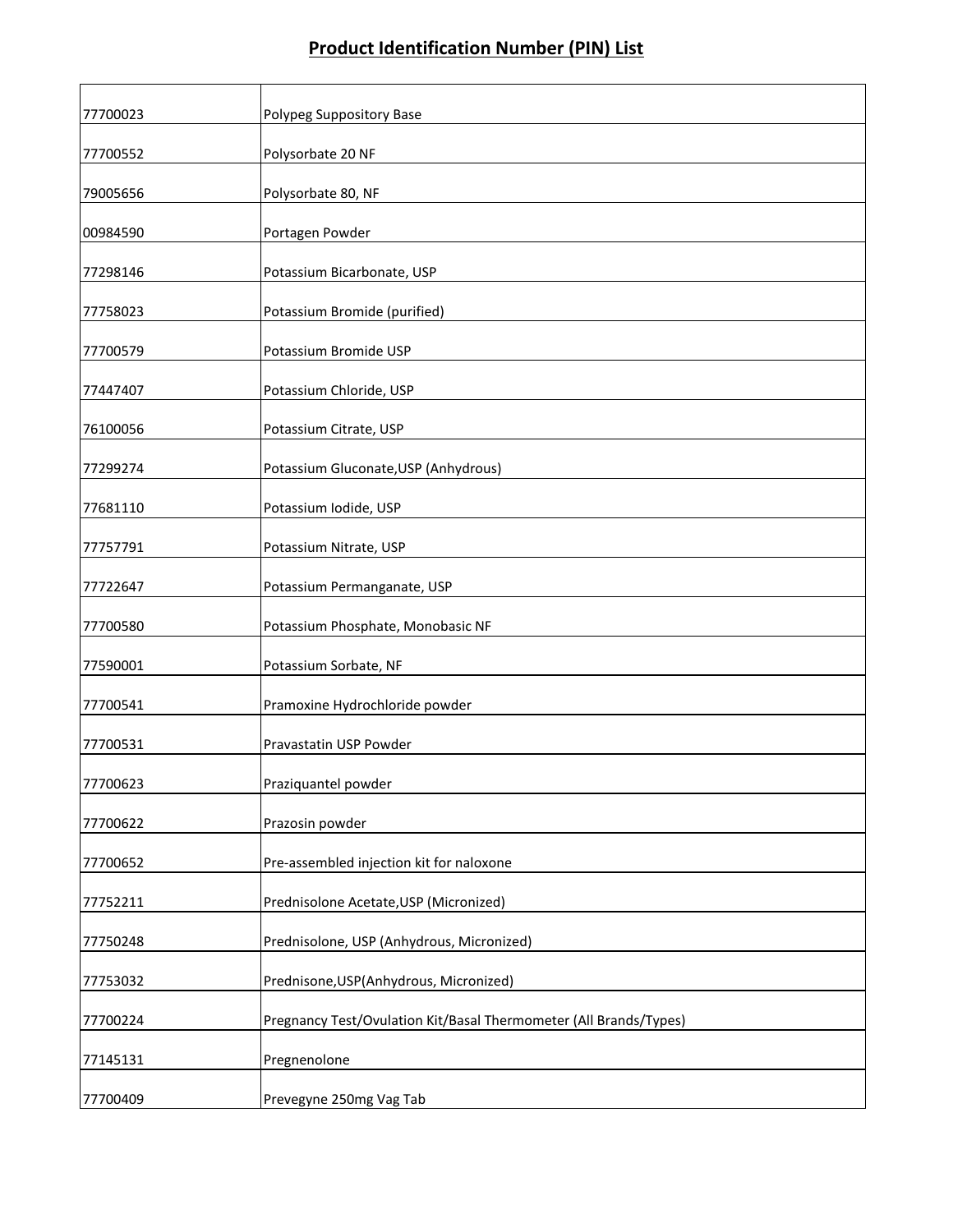| 71786818 | Prilocaine Hydrochloride, USP          |
|----------|----------------------------------------|
| 77125337 | Primidone, USP                         |
| 77700581 | Probenecid USP                         |
| 77751058 | Procaine Hydrochloride, USP            |
| 77700613 | Prochlorperazine Powder                |
| 77700309 | <b>Professional Service</b>            |
| 77757830 | Progesterone, USP                      |
| 77700479 | Promethazine Powder                    |
| 97984795 | Promod Powder                          |
| 77700582 | Propranolol Hydrochloride USP          |
| 77757556 | Propylene Glycol, USP                  |
| 77794133 | Propylparaben, NF                      |
| 77700583 | Pyridostigmine Bromide USP             |
| 41468251 | Pyridoxal-5-Phosphate (Monohydrate)    |
| 77758560 | Pyridoxine Hydrochloride, USP (Vit B6) |
| 77700452 | Pyrilamine Maleate USP Powder          |
| 77758140 | Pyrimethamine, USP                     |
| 77700584 | Pyrogallic Acid                        |
| 77700639 | Quercetin powder                       |
| 77700585 | Quinacrine Hydrochloride               |
| 77700522 | Quinidine Sulfate Powder               |
| 77700545 | Quinine powder                         |
| 77700411 | R & C Spray                            |
| 66357593 | Ranitidine Hydrochloride, USP          |
| 00999890 | Refusal to Fill                        |
| 77700481 | Rehydration products (Electrolytes)    |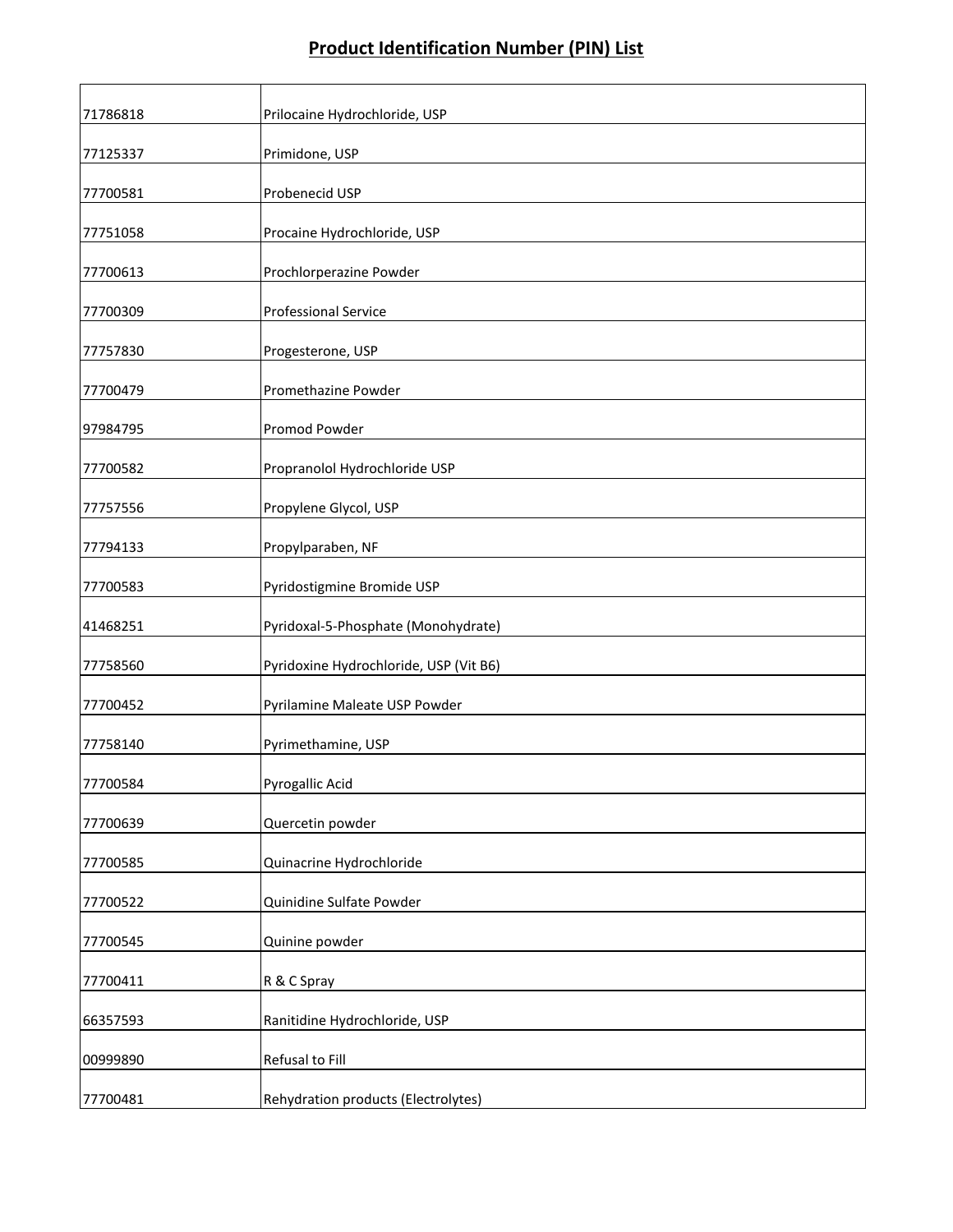| 77108463 | Resorcinol Crystals, USP                                       |
|----------|----------------------------------------------------------------|
| 77700586 | Resveratrol (All Brands/Strengths)                             |
| 77783885 | Riboflavin, USP (vitamin B2)                                   |
| 77130405 | Riboflavin-5-Phosphate Sodium, USP                             |
| 13292461 | Rifampin, USP (Rifampicin)                                     |
| 77700303 | Rimostil 75mg Tablets                                          |
| 00920460 | Rose Oil                                                       |
| 77700250 | Rose Water                                                     |
| 77700079 | Rubbing Alcohol                                                |
| 77128449 | Saccharin Sodium, USP (anhydrous)                              |
| 76155573 | Saccharin Sodium, USP (Dihydrate)                              |
| 77769727 | Salicylic acid, USP                                            |
| 77700161 | Saliva Substitutes (All Brands/Types) Mouth Kote/Biotene       |
| 77700587 | Scopolamine Hydrobromide Trihydrate                            |
| 77309433 | Secobarbital Sodium, USP                                       |
| 14611520 | Selegiline Hydrochloride, USP                                  |
| 77700681 | Selenomethionine Powder                                        |
| 77700538 | Sertraline powder                                              |
| 77700173 | Shampoo/Conditioner (All Brands/Types)                         |
| 77700024 | Shea Butter                                                    |
| 77700517 | Sildenafil powder                                              |
| 77631869 | Silica Gel (Micronized)                                        |
| 77700530 | Silicone Base (All Brands/Types)                               |
| 77761888 | Silver Nitrate Powder, USP                                     |
| 77700553 | Simethicone USP                                                |
| 77700170 | Sinus Rinse/Spray/Saline (All Brands/Types) Neilmed/Hydrasense |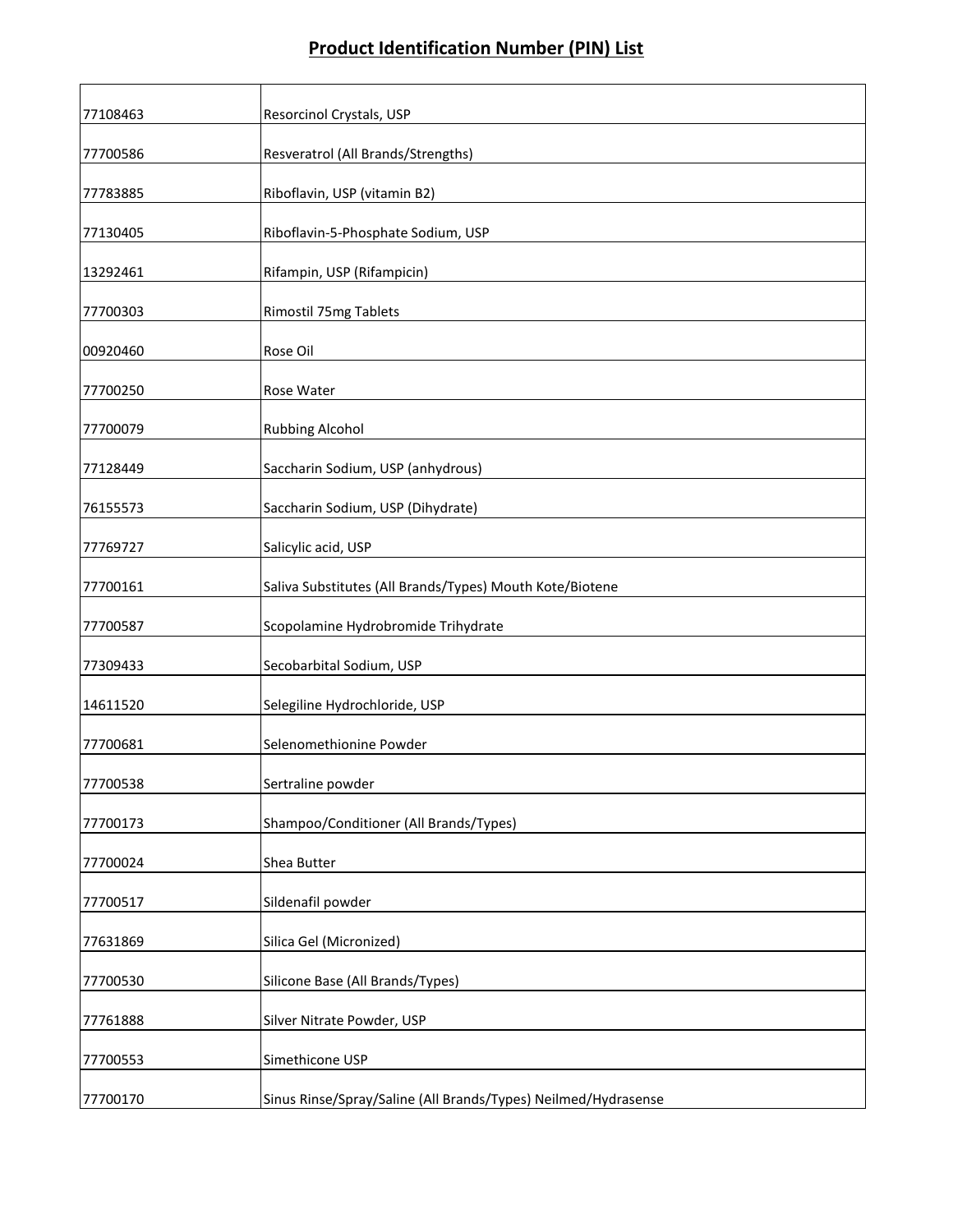| 77700148 | Skin-Tac Wipes                          |
|----------|-----------------------------------------|
| 77700418 | Smokestik and Refills                   |
| 77700389 | Soap (All Brands/Types)                 |
| 74076022 | Sodium 2,3-Dimercaptopropane Sulphonate |
| 77700656 | Sodium Acetate Trihydrate, USP          |
| 77532321 | Sodium Benzoate, NF                     |
| 77144558 | Sodium Bicarbonate, USP                 |
| 77631905 | Sodium Bisulfite, FCC                   |
| 71303964 | Sodium Borate, NF (Borax)               |
| 77647156 | Sodium Bromide (purified)               |
| 77700634 | Sodium Butyrate                         |
| 77700588 | Sodium Caprate                          |
| 77700658 | SODIUM CHLORIDE 1G CAPSULE              |
| 77647145 | Sodium Chloride, USP                    |
| 77768042 | Sodium Citrate, USP (Anhydrous)         |
| 76132043 | Sodium Citrate, USP (Dihydrate)         |
| 77700464 | Sodium Fluoride USP                     |
| 77700520 | Sodium Hyaluronate                      |
| 71310732 | Sodium Hydroxide, NF                    |
| 77700450 | Sodium Hypochlor 10.8%                  |
| 77151213 | Sodium Lauryl Sulfate, NF               |
| 77681574 | Sodium Metabisulfite, NF                |
| 77700589 | Sodium Phosphate Dibasic Dried Powder   |
| 77700590 | Sodium Phosphate Monobasic              |
| 77700657 | Sodium Propionate FCC                   |
| 77700025 | Sodium Silicate (40 Be Solution)        |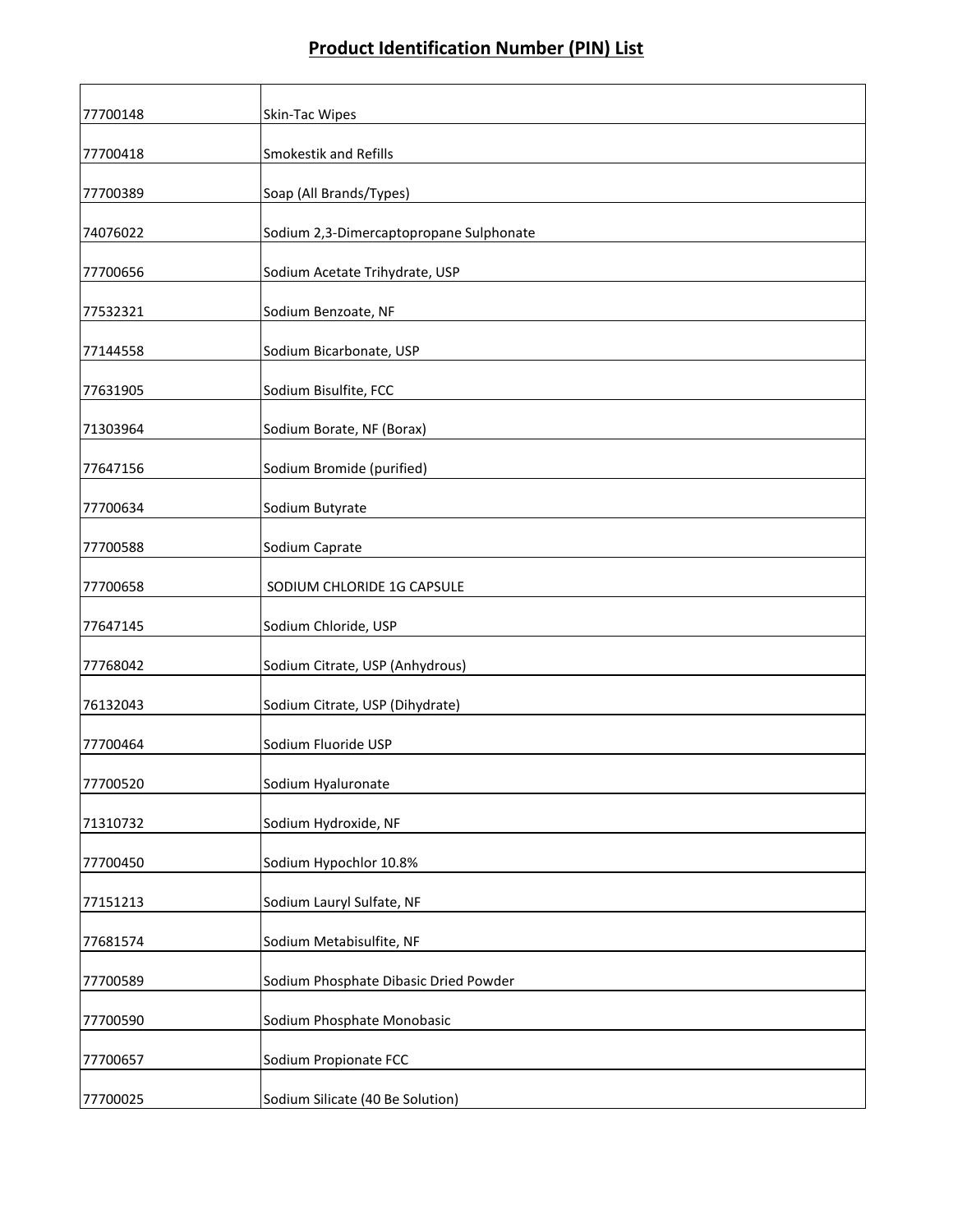| 77700591 | Sodium Thiosulfate Pentahydrate USP     |
|----------|-----------------------------------------|
| 71069665 | Sodium Valproate, BP                    |
| 77110441 | Sorbic Acid, NF Powder                  |
| 77700026 | Sorbitol Solution 70%, USP              |
| 77750704 | Sorbitol, NF                            |
| 77700080 | Spectra Gel Electrode Gel               |
| 77700027 | Spirit of Anise                         |
| 77752017 | Spironolactone, USP                     |
| 77700256 | Splenda                                 |
| 77700091 | <b>Standing Orders</b>                  |
| 10418038 | Stanozolol, USP (Micronized)            |
| 77757114 | <b>Stearic Acid Powder</b>              |
| 77112925 | Stearyl Alcohol, NF                     |
| 57817897 | Stevia Powder (Stevioside)              |
| 77700592 | <b>Steviol Glycosides 95%</b>           |
| 77304552 | Succimer                                |
| 77700081 | Sucralfate, USP                         |
| 77757501 | Sucrose                                 |
| 77127560 | Sulfacetamide Sodium, USP (anhydrous)   |
| 76209172 | Sulfacetamide Sodium, USP (monohydrous) |
| 77547320 | Sulfadiazine Sodium, USP                |
| 77768359 | Sulfadiazine, USP                       |
| 77723466 | Sulfamethoxazole, BP                    |
| 77599791 | Sulfasalazine, USP                      |
| 80132328 | Sulfur/Sulphur (All Brands/Types)       |
| 77700632 | Sulfuric Acid                           |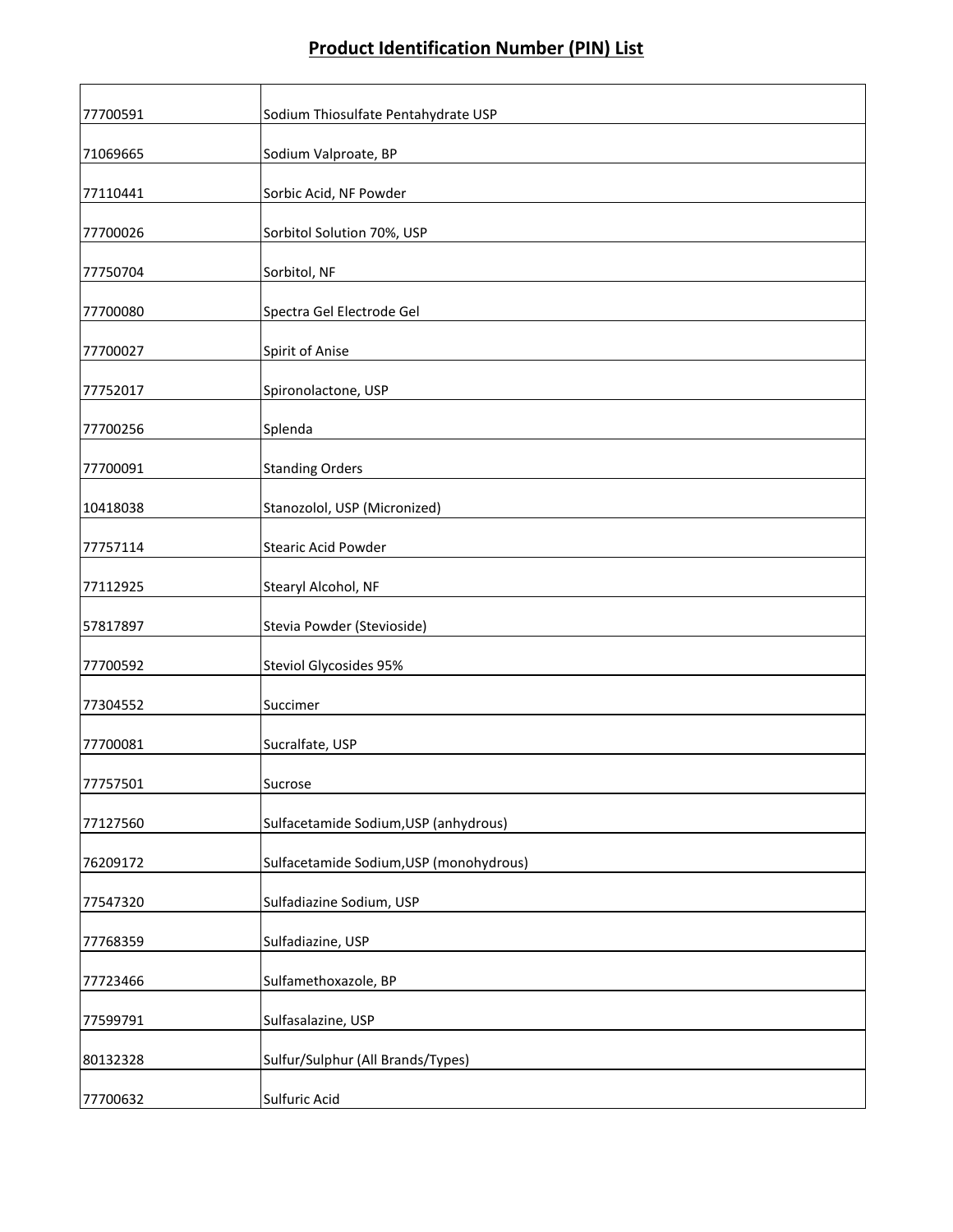┑

Г

┱

| 00908614 | Suspal Monovalent Vial                                                                              |
|----------|-----------------------------------------------------------------------------------------------------|
| 77700068 | Sweetener/Sweetening Agent (All Brands/Types) Saccharin/Ora-Sweet/Ora-Blend Including Sugar<br>Free |
| 77700323 | Synvisc Hylan G-F20 (Genzyme)                                                                       |
| 77700135 | Syringe/Needles/Pen Needle (All Brands/Types/Sizes) Novofine/BD                                     |
| 77700624 | Table Salt                                                                                          |
| 77700626 | Tadalafil USP Powder                                                                                |
| 77700083 | Tacrolimus                                                                                          |
| 14807966 | Talc, USP                                                                                           |
| 77700653 | Tamoxifen Citrate Powder                                                                            |
| 71401554 | Tannic Acid, USP (Tannin)                                                                           |
| 77107357 | Taurine                                                                                             |
| 77700621 | TENS Device (ALL Brands/Types)                                                                      |
| 78628805 | Terbinafine Hydrochloride                                                                           |
| 77758208 | Testosterone Cypionate, USP                                                                         |
| 75721915 | Testosterone Decanoate, BP                                                                          |
| 77315377 | Testosterone Enanthate, USP                                                                         |
| 15262869 | Testosterone Isocaproate, BP                                                                        |
| 77757852 | Testosterone Propionate, USP (Micronized)                                                           |
| 77758220 | Testosterone, USP (Micronized)                                                                      |
| 77136470 | Tetracaine Hydrochloride, USP                                                                       |
| 77794246 | Tetracaine, USP                                                                                     |
| 77764755 | Tetracycline Hydrochloride, USP                                                                     |
| 77700451 | Theophylline USP Powder                                                                             |
| 77700247 | Thermometers and Accessories ProbeCovers/Batteries (All Brands/Types)                               |
| 77700633 | Thiabendazole USP                                                                                   |
| 77700554 | Thiamine Hydrochloride USP                                                                          |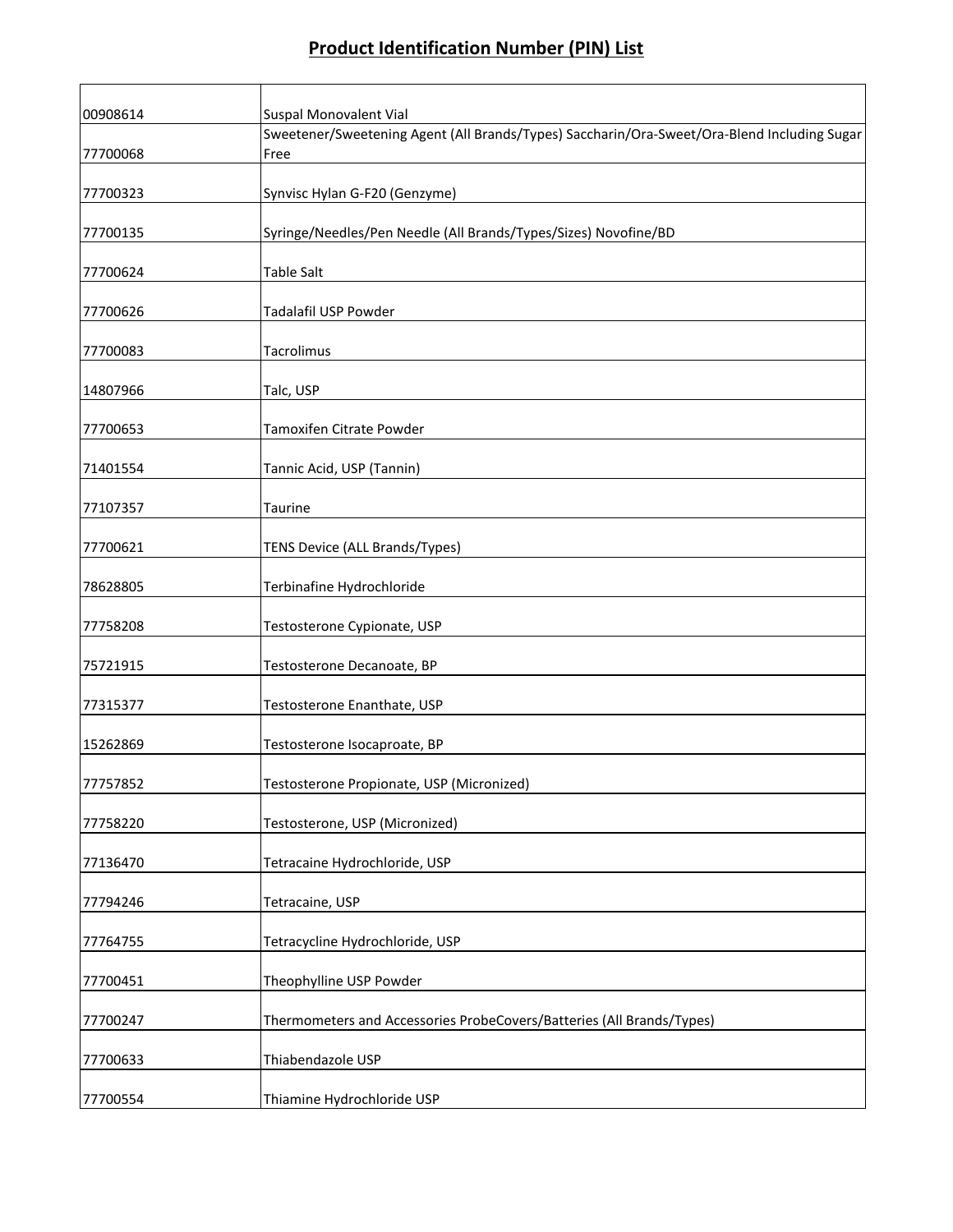| 77700468 | Thickening Agent (All Brands/Types)       |
|----------|-------------------------------------------|
| 77700525 | Thioridazine powder, USP                  |
| 77789838 | Thymol Crsytals, NF                       |
| 77552227 | Thymol Iodide                             |
| 77700029 | Thyroid Powder, USP                       |
| 77700619 | <b>Timolol Maleate USP Powder</b>         |
| 19387918 | Tinidazole                                |
| 77700677 | Titanium Dioxide Powder                   |
| 77700412 | <b>Tolerex Powder</b>                     |
| 69004031 | Toltrazuril                               |
| 77108883 | Toluene                                   |
| 77700301 | Topical Gel (All Brands/Types)            |
| 77700463 | Topi-click                                |
| 36282470 | Tramadol Hydrochloride, EP                |
| 77700555 | <b>Tranexamic Acid USP</b>                |
| 77700556 | Tranilast                                 |
| 77700293 | Transderma Ultramax Gel                   |
| 77700030 | <b>Transdermal Pain Base</b>              |
| 77302794 | Tretinoin, USP                            |
| 77776255 | Triamcinolone Acetonide, USP (Micronized) |
| 77700628 | Triamcinolone, USP (Micronized)           |
| 77776039 | Trichloracetic Acid                       |
| 77133675 | Trichlormethiazide, USP                   |
| 77773875 | Trimethoprim, USP (Micronized)            |
| 77700610 | Tripelennamine HCl powder USP             |
| 77700031 | <b>Troche Base</b>                        |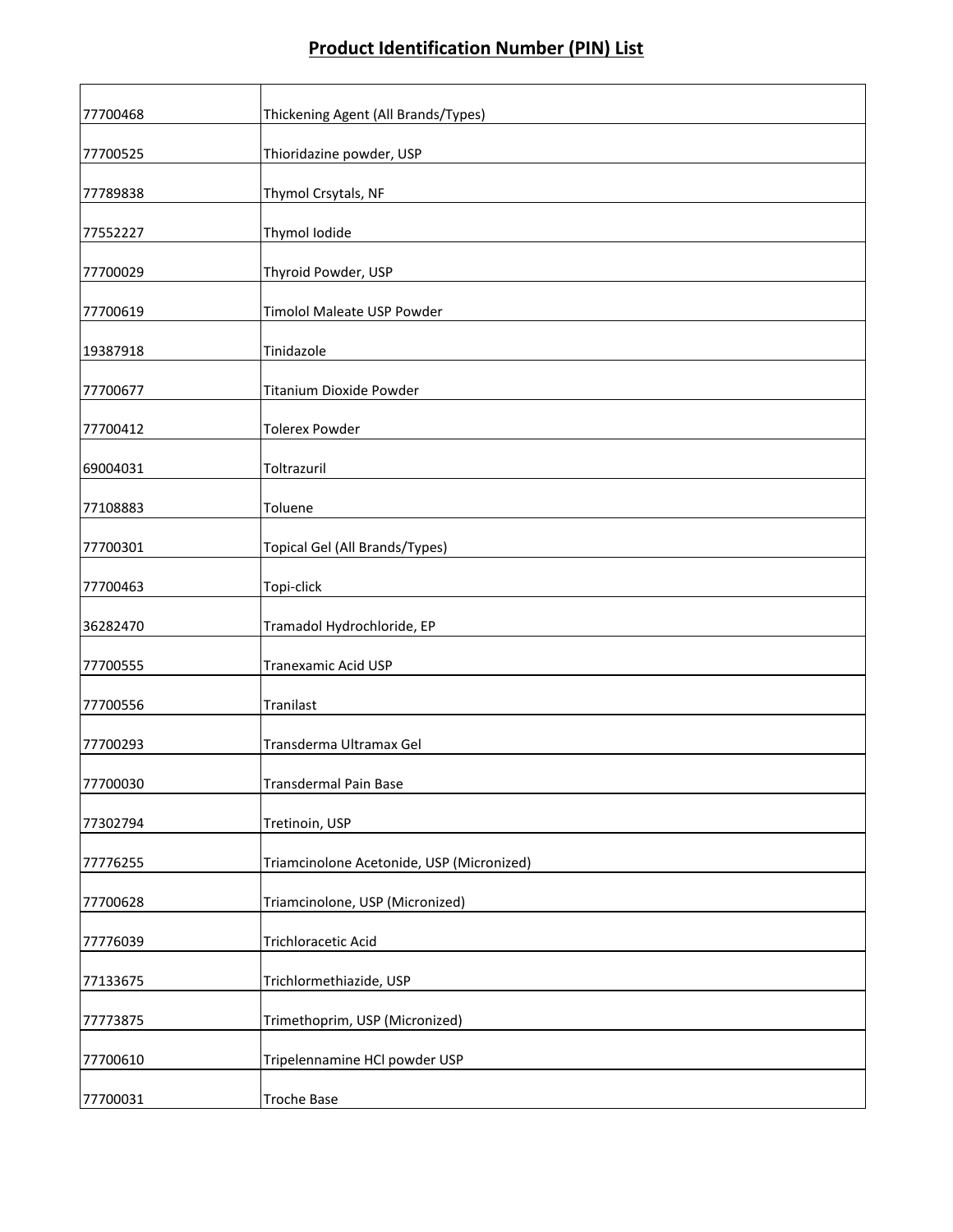| 77700474 | <b>Trolamine NF</b>                                 |
|----------|-----------------------------------------------------|
| 77700307 | Tucks medicated pads                                |
| 71405545 | Tylosin Tartrate (vet)                              |
| 77760184 | Tyrosine, USP (L-Tyrosine)                          |
| 00920274 | Ultra Plus Baton                                    |
| 77124436 | Urea Hydrogen Peroxide                              |
| 77757136 | Urea, USP                                           |
| 77128132 | Ursodiol, USP                                       |
| 77700032 | Valerian Tincture                                   |
| 77772184 | Valine (L), USP                                     |
| 71404939 | Vancomycin Hydrochloride, USP                       |
| 77700033 | Vanishing Cream                                     |
| 78063272 | Vaseline                                            |
| 77152114 | Verapamil Hydrochloride, USP                        |
| 77700557 | Vitamin D3 (Dry) (All strengths)                    |
| 77700527 | Vitamin E Acetate liquid                            |
| 77700466 | Vitamins (Use temporarily if NPN/DIN not available) |
| 77700212 | Walkers & Accessories                               |
| 77700558 | White Wax, NF                                       |
| 77700034 | Witch Hazel, USP (Hamamelis)                        |
| 77700035 | Witepsol H-15                                       |
| 11138662 | Xanthan Gum, NF                                     |
| 77557346 | Zinc Acetate (anhydrous)                            |
| 75970456 | Zinc Acetate (hydrate)                              |
| 77646857 | Zinc Chloride                                       |
| 77546463 | Zinc Citrate                                        |